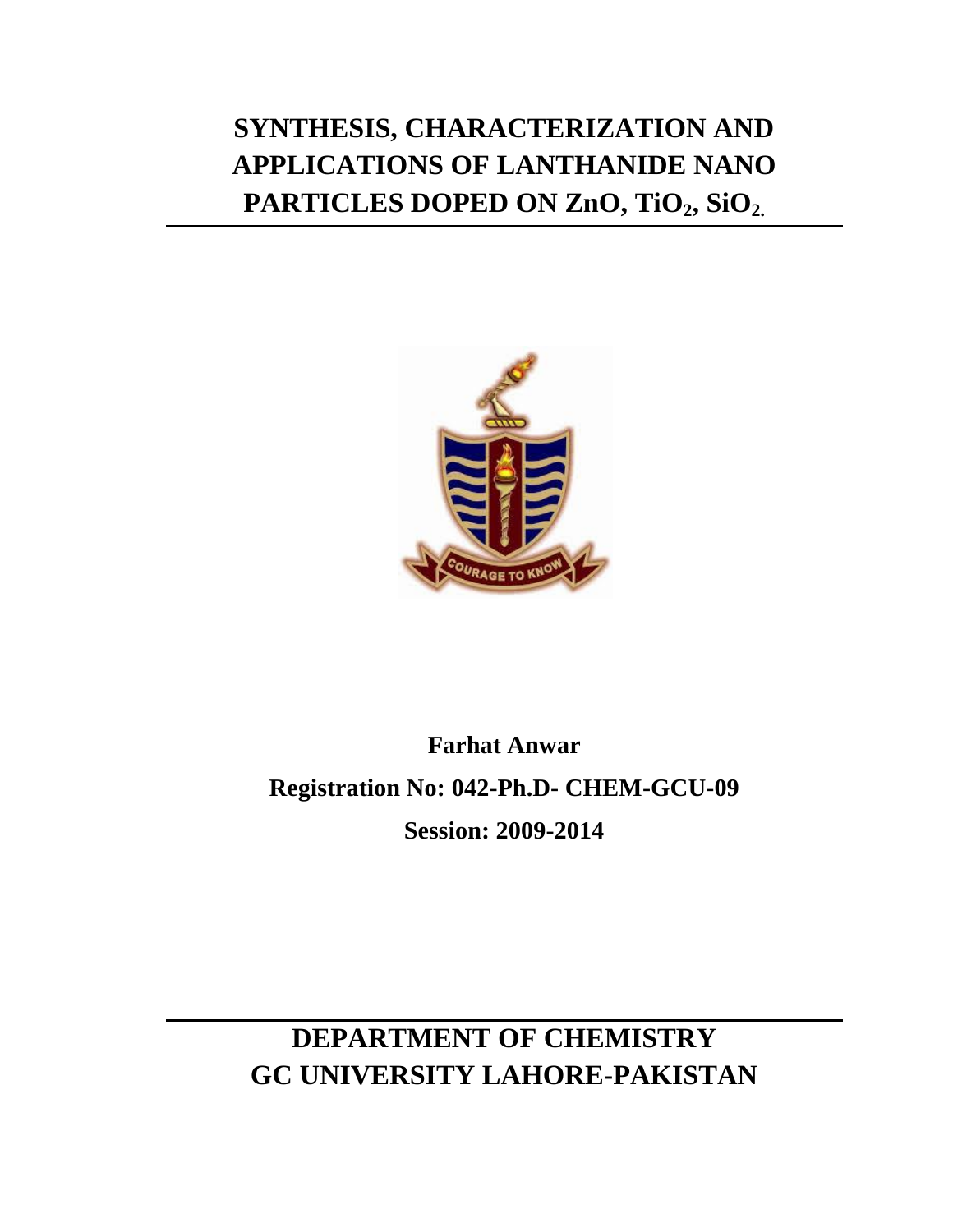## **SYNTHESIS, CHARACTERIZATION AND APPLICATIONS OF LANTHANIDE NANO PARTICLES DOPED ON ZnO, TiO2, SiO2.**

**SUBMITTED TO**

**GC University Lahore in partial fulfillment of the requirement for the award of the degree of**

#### **DOCTOR OF PHILOSOPHY**

**IN**

**CHEMISTRY**

**BY**

**Farhat Anwar Reg.No.042-Ph.D-Chem-GCU-09 SESSION: 2009-2014**

#### **DEPARTMENT OF CHEMISTRY GC UNIVERSITY LAHORE-PAKISTAN**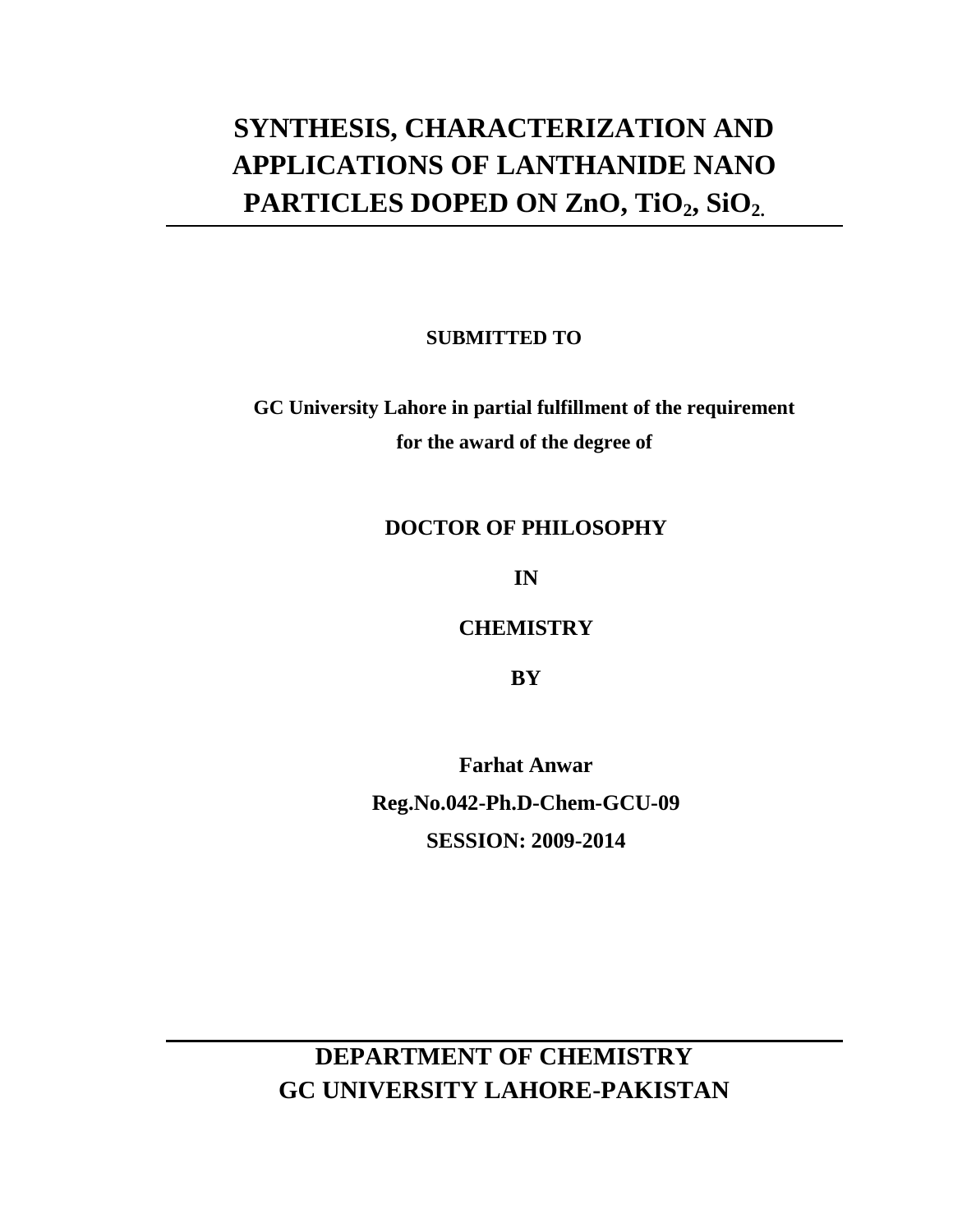#### **RESEARCH COMPLETION CERTIFICATE**

The thesis titled " **SYNTHESIS, CHARACTERIZATION AND APPLICATIONS OF LANTHANIDE NANO PARTICLES DOPED ON ZnO, TiO2, SiO2."** Submitted by **Ms Farhat Anwar**, Registration No. **042-Ph.D-Chem-GCU-09** in partial fulfillment of requirement for Degree of Doctor of Philosophy in Chemistry has been prepared under my supervision and is thereby approved.

Dated: \_\_\_\_\_\_\_\_ Supervisor

**Dr. Muhammad Akhyar Farrukh** Associate Professor Department of Chemistry GC University, Lahore

Submitted through

**Prof. Dr. Ahmad Adnan** Chairperson

Department of Chemistry GC University, Lahore.

> **Controller of Examinations** GC University, Lahore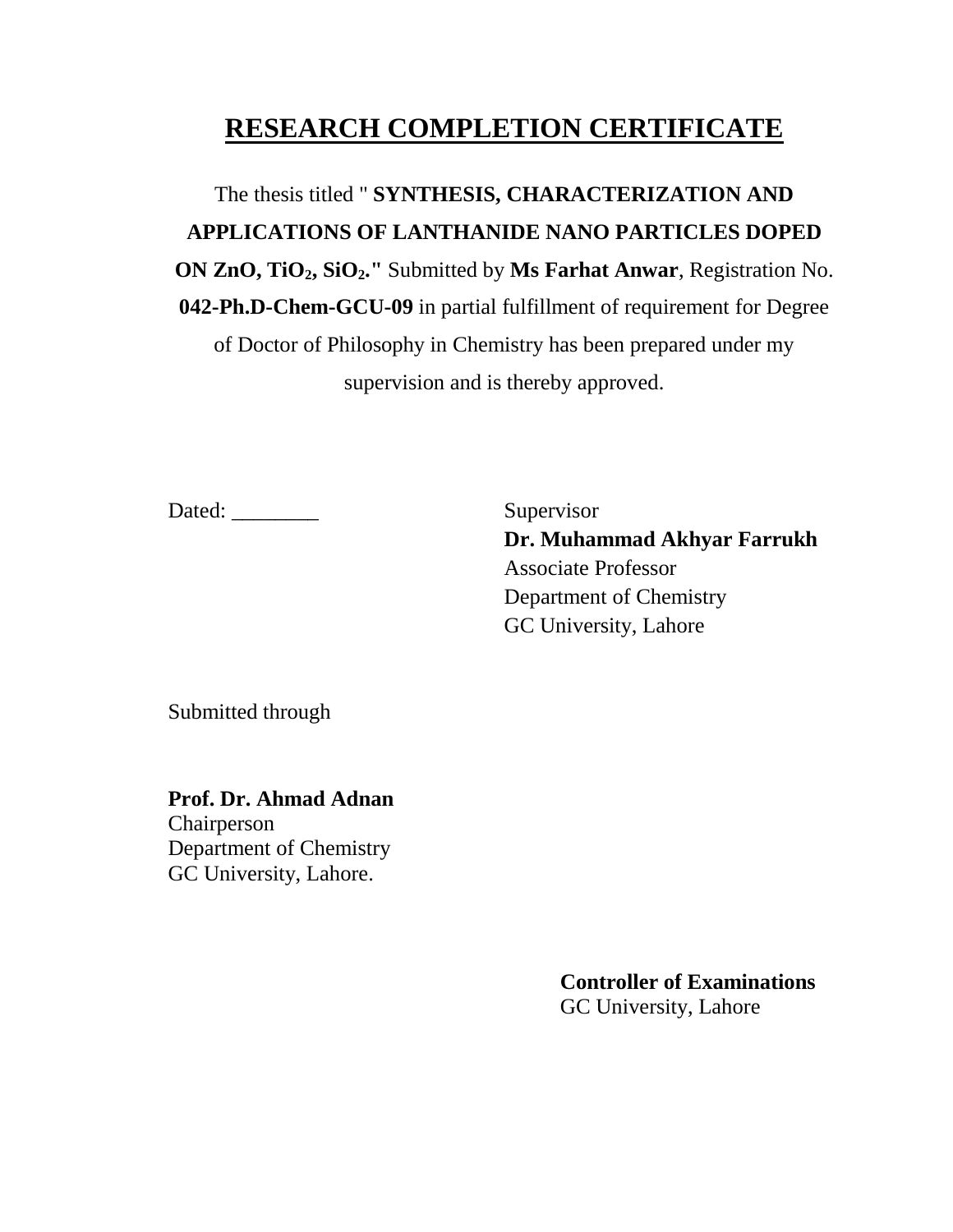#### **DECLARATION**

I, Farhat Anwar, Reg. No. 042-Ph.D-CHEM-GCU-09 scholar of Ph.D. in the subject of Chemistry for the session 2010-2014 hereby declare that the matter printed in the thesis titled " **SYNTHESIS, CHARACTERIZATION AND APPLICATIONS OF LANTHANIDE NANO PARTICLES DOPED ON ZnO, TiO2, SiO2"** 

is my own work and has not been printed, published and submitted as research work, thesis or publication in any form in any University, Research Institution in Pakistan or Abroad.

Dated: \_\_\_\_\_\_\_\_\_\_\_\_\_\_\_ **Signature of Deponent**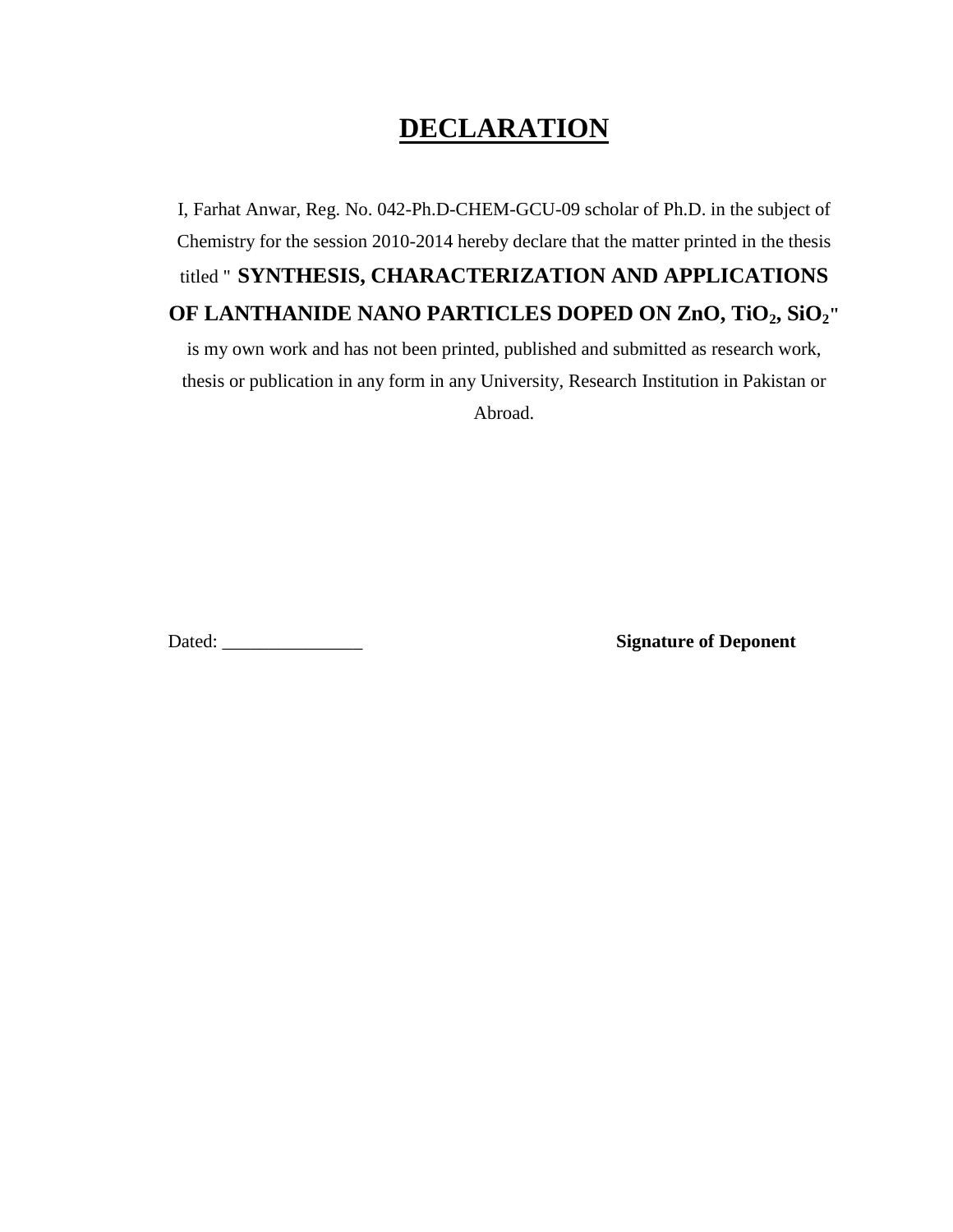#### **ACKNOWLEDGEMENT**

All praises to Allah Almighty, the eternal owner of sovereignty, who knows that what we reveal and what we conceal, blessed me with courage and knowledge to complete this humble piece of work, all thanks to Him who is entire source of knowledge and wisdom endowed to mankind and for equipping his humble creatures with mental facility. All respects for last prophet, Hazrat Muhammad (peace be upon him) who has enabled us to recognize our creator and to shape our lives according to the teaching of Islam. My whole life may be sacrifice upon him.

I am highly thankful to my research supervisor Dr. Muhammad Akhyar Farrukh, Associate Professor, Department of Chemistry, GC University Lahore, whose guidance, keen interest, valuable suggestions, inexhaustible inspiration and encouragement has been a source of great help throughout the course of this research work. I am grateful to him for the kind treatment he meted out to me all through the research work. I am also indebted to him for his inspiring and patronizing attitude towards me.

I owe a special debt of warm gratitude to Prof. Dr. Ahmad Adnan, Chairperson, Department of Chemistry, GC University Lahore and Prof. Dr. Islam Ullah Khan, Dean, Faculty of Arts and Social sciences, GC University Lahore for providing me all the research facilities, without their cooperation and guidance it was not achievable.

I am also thankful to people helped out me during my research work especially Ms Ayesha Imtiaz (Chemistry department GCUL), Ms Shaista Ali (Chemistry department GCUL), Mr. Tousif (Physics department, GCUL), Miss Uzma (Physics department GCUL), Mr. Ikram (Physics department, GCUL), and Mr. Brain faides for TEM images ( The Washington university, USA).

I acknowledge the World Academy of Science (TWAS) for providing research grant for my research project.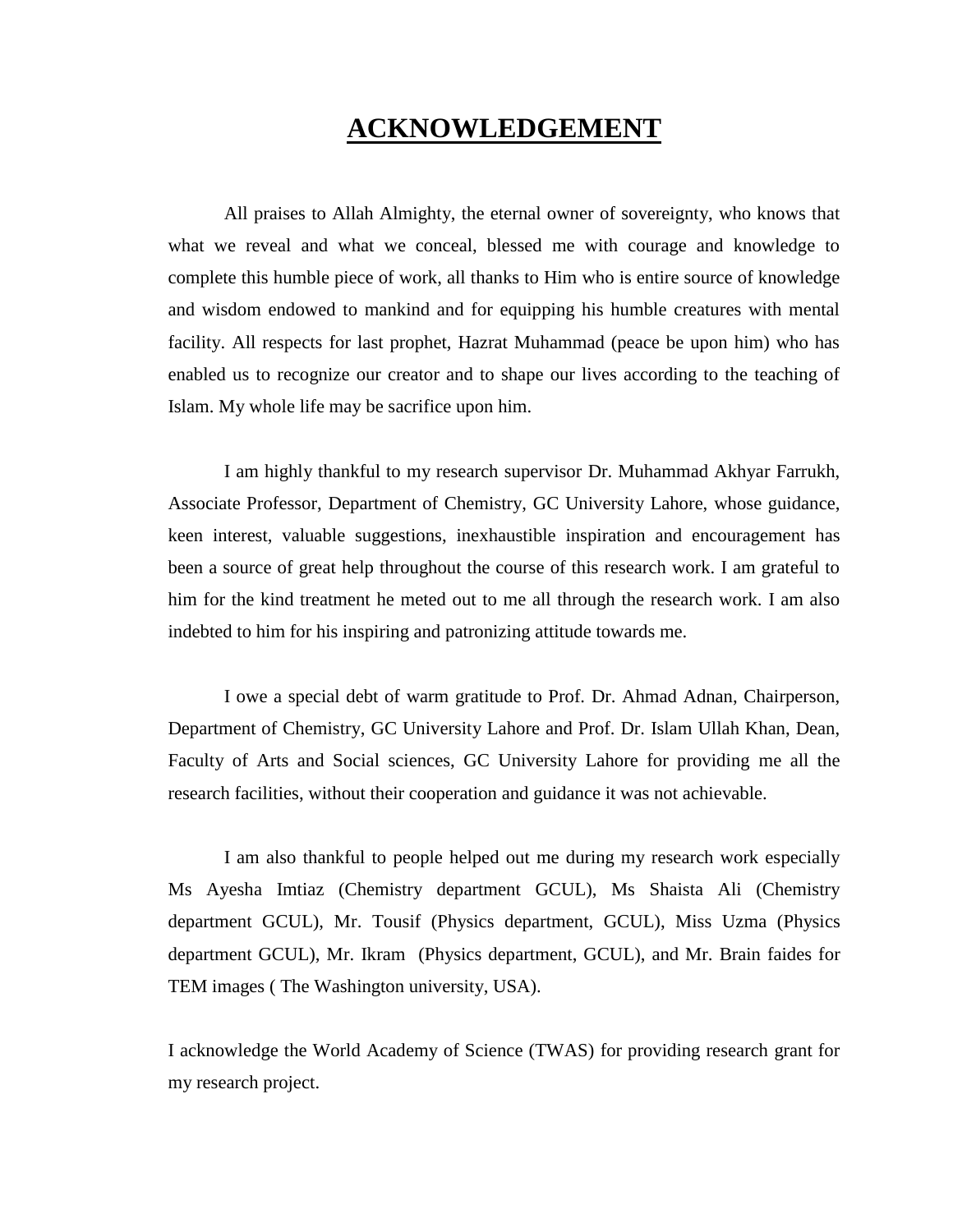I am grateful to my parents and my brother and sisters who have always cooperated and encouraged me during my research work and whose sincere wishes and prayers have be with me in life for my success.

Last but not least, I am also extremely grateful to my husband Dr. Zafar Ullah Abid for providing unconditional moral and emotional support. I admire his wisdom, patience, cooperation and positive attitude, without that everything was impossible.

**Farhat Anwar**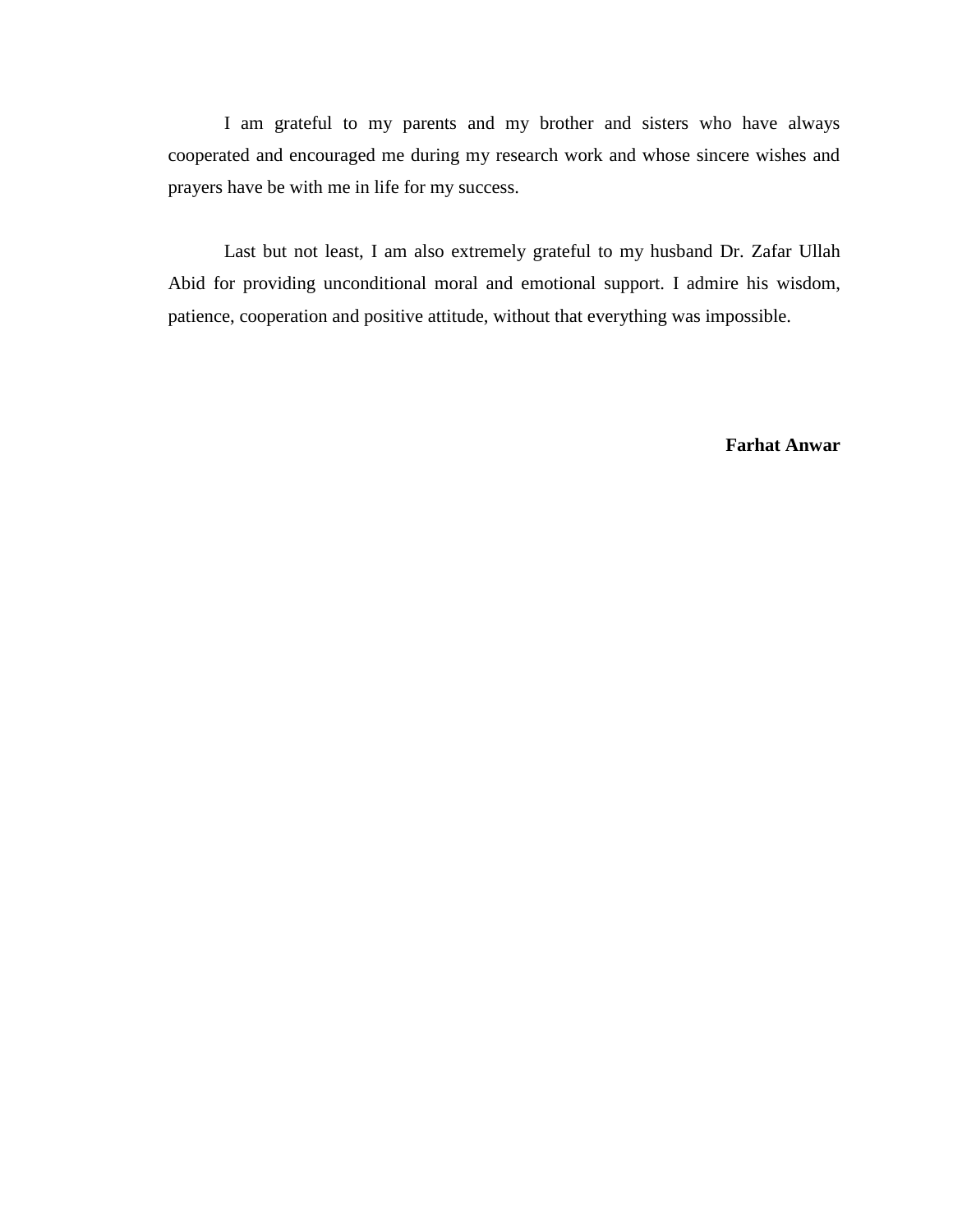#### **DEDICATION**

To my parents whose wishes and prayers have taken

me wherever I have managed to go, to my beloved Son

Abdul Hannan and my little darling Yusra Abid.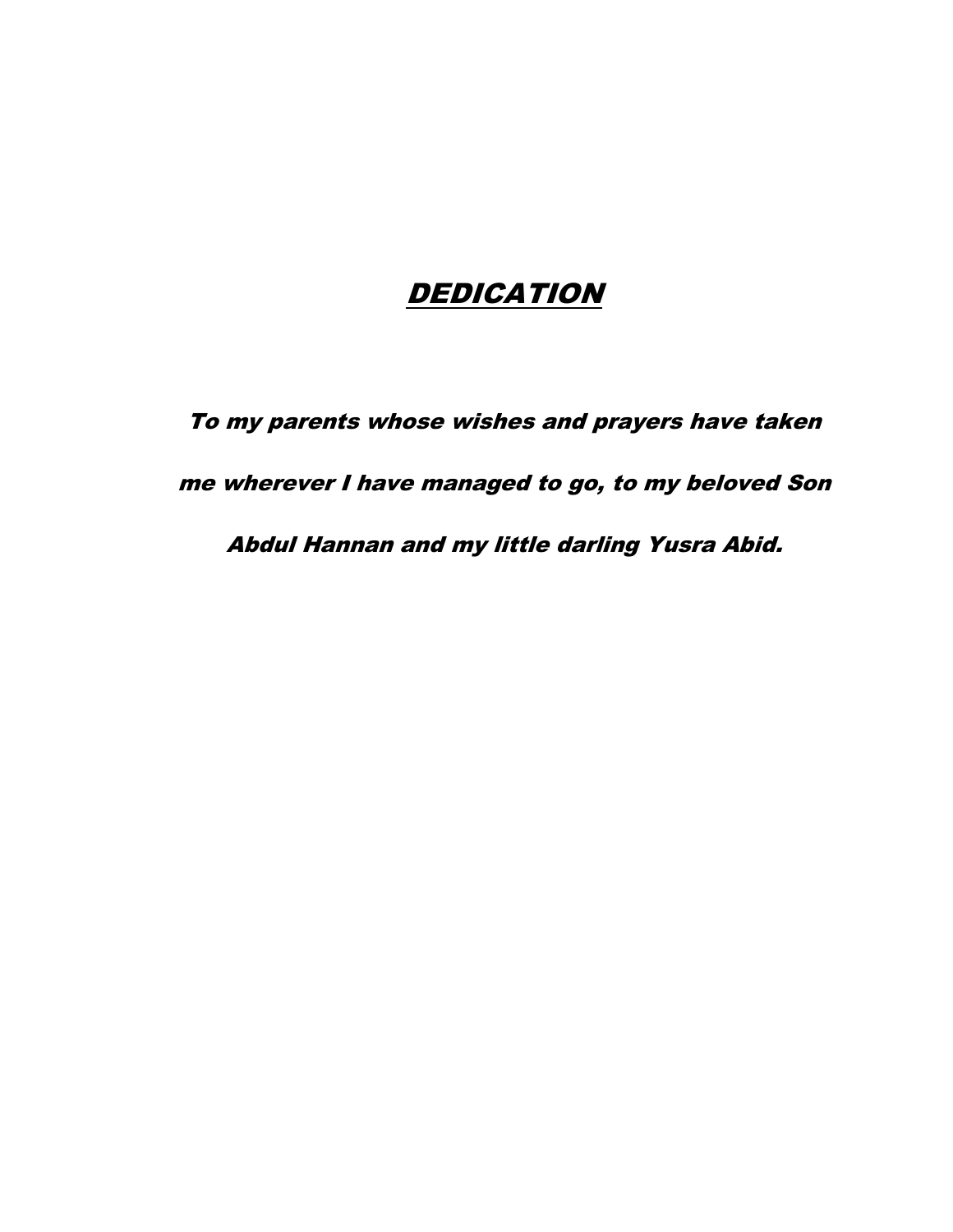#### **ABSTRACT**

Three sets of *nanoparticles (ZnO, Gd/ZnO, Sm/ZnO, La/ZnO), (TiO2, Gd/TiO2, Sm/ TiO2,*   $La/TiO_2$ *) and (SiO*<sub>2</sub>, *Gd/SiO*<sub>2</sub>, *Sm/SiO*<sub>2</sub>, *La/SiO*<sub>2</sub>*)* were fabricated by sol-gel method using appropriate precursors with and without using surfactant (Sodium Dodecyl Sulphate)below its CMC value. The synthesized samples were characterized by *Thermo gravimetric Analysis/*Differential scanning calorimetry (TGA/DSC) for their thermal properties, by scanning electron microscopy (SEM) for morphology of nanoparticles, by Transmission electron microscopy (TEM) for particle size, by *X-Ray Diffraction* (XRD) for crystal structure and crystallite size, and *Fourier Transform Infrared Spectroscopy (*FTIR) was used to analyze metal-oxygen bonding and functional groups. All characterization techniques confirmed the synthesis of nanoparticles. The average size of all nanoparticles was observed below 30nm and results obtained from TEM and XRD for particle size are in agreement with each other. *Solid phase UV-visible absorption spectrophotometer (SPS)* analysis was performed to study optical band gap of metal oxide nanoparticles and effect of doping on the band gap of nanoparticles. It was observed that band gap of undoped nanoparticles were higher than the band gap of same material in bulk form and band gap of lanthanide doped nanomaterials was less than undoped material. The observed optical band gap value for ZnO was  $3.62 \text{eV}$ , for TiO<sub>2</sub> was  $3.69 \text{eV}$  and for  $SiO<sub>2</sub>$  was  $3.58 \text{eV}$ . Catalytic activity was done by photodegradation of a highly neurotoxic, industrial pollutant Methylene Blue at different reaction conditions for time intervals 30 minutes, 60 minutes and 120 minutes using UV-light, Sunlight and dark. The photocatalytic degradation of MB was studied by using UV-Vis spectrophotometer in kinetic mode and first order rate constant (k) was calculated. Maximum degradation (26.146%) with k-value 0.1031 Sec<sup>-1</sup>was made Gd/ZnO nanoparticles after 120 minute reaction in UV-light. It was also observed that photodegradation activity of Gd/ZnO, Sm/ZnO and Sm/TiO<sub>2</sub> was approximately equal with a slight difference. Also  $SiO_2$  and Ln (Ln= Gd,Sm,La) doped  $SiO_2$  have lower catalytic degradation activity as compared to *(ZnO, Gd/ZnO, Sm/ZnO, La/ZnO) and (TiO<sub>2</sub>, Gd/TiO<sub>2</sub>, Sm/ TiO<sub>2</sub>, La/TiO<sub>2</sub>). Results suggested that these nanoparticles may be* envisaged for the treatment of waste water.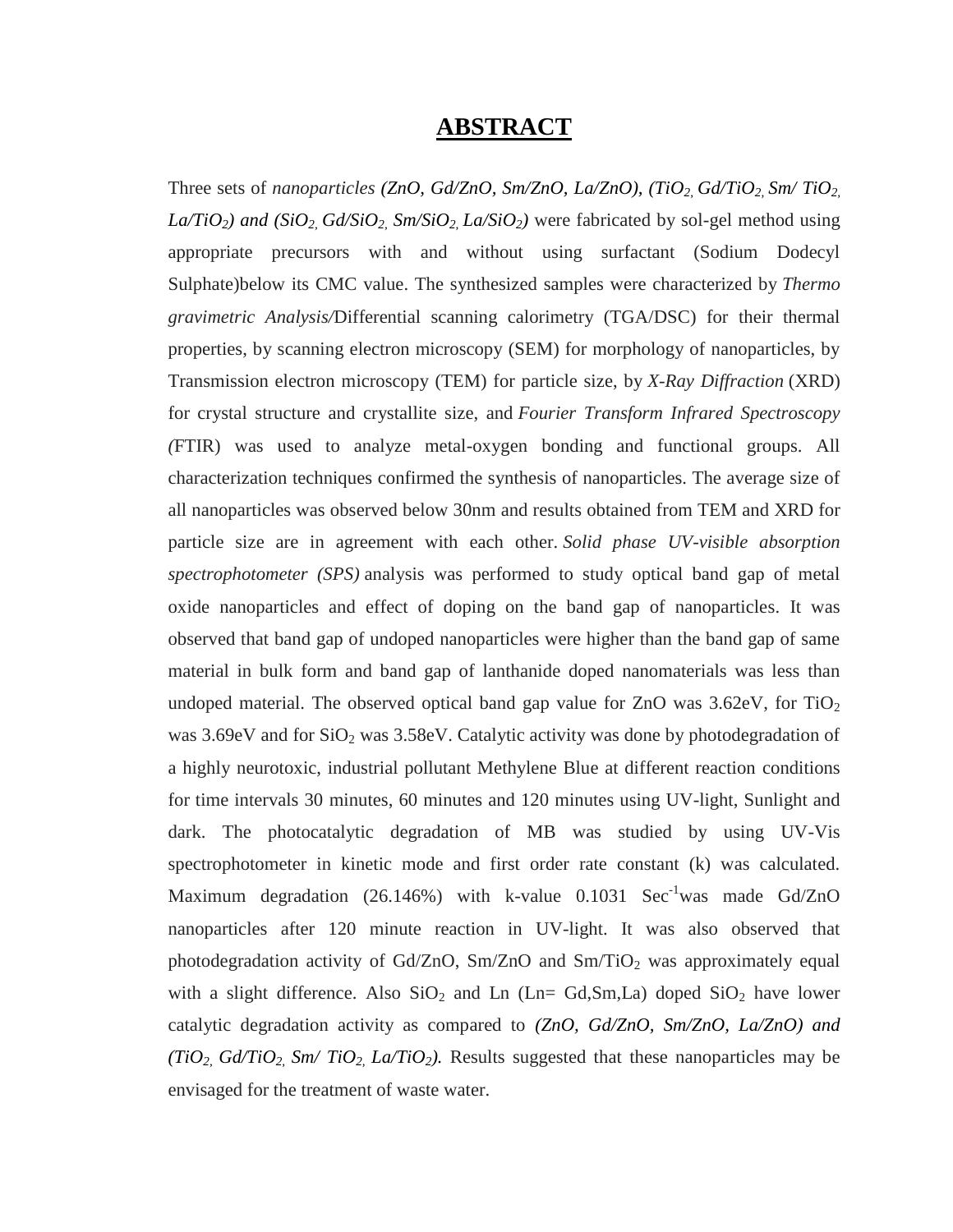#### **THE MAIN OBJECTIVE OF THE PRESENT PhD THESIS**

From Literature it has been investigated that nanomaterials are flattering vital due to their catalytic, optical and electrical applications in whole world now a days. However Pakistan is a country that is not faring that well in this aspect of technology despite of having better infrastructure for synthesis and applications of nanotechnology and there is a need to develop new technologies and materials by utilizing available resources to meet the upcoming environmental and energy challenges and to gain economic benefits. So the present research work include synthesis of nanoparticles using cheapest precursor salts, optimum fabrication conditions, and greater efficiency along with subsequent objectives, which mainly are;

- Fabrication of transition metal oxide nanoparticles  $(ZnO, TiO<sub>2</sub>, SiO<sub>2</sub>)$ .
- Doping of transition metal oxide nanoparticles with lanthanide where (Ln= Gd, Sm and La).
- Selection of suitable method for nanoparticles fabrication.
- Controlled conditions of pH, temperature and heating time.
- Characterization of nanoparticles by TEM, SEM, XRD, TGA, FTIR, UV-Visible.
- Particular precursor concentration and surfactants to check the:
- (a) Primary particle size and morphology of nanoparticles.
- (b) Crystal Phase of material, crystallite size and Crystallite shape.
- (c) Optical properties of the obtained nanoparticles to make development solar cell fabrication.
- (d) The investigation of the catalysis by degradation of organic dye.
- (e) The photocatalytic activity in the frame of change of fabrication media, catalysis conditions, and catalysis time period.
- (f) Study of first order rate constant value and %age degradation of organic dye.
- (g) The correlation between the catalysts, activity-morpho-structural properties.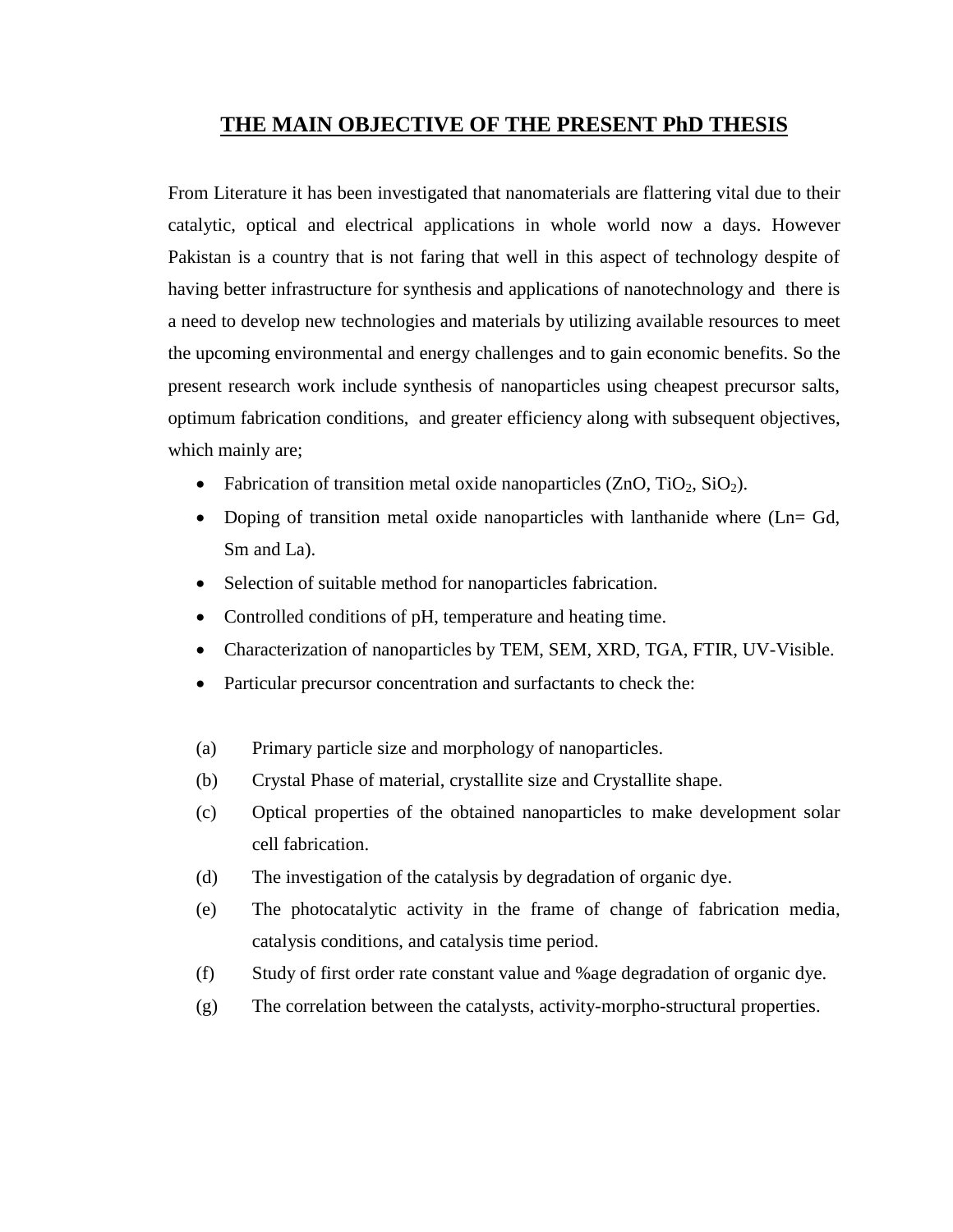#### **ORGANIZATION OF THE REPORT**

This thesis has been prearranged in five chapters. The chapter 1 is about the introduction of nanotechnology and nanomaterials and different characterization methods. Chapter 2 contains a pertinent literature review on transition metal oxides and lanthanide doped nanoparticles. Chapter 3 deals with the fabrication procedures and chemicals and materials used in this research work. Chapter 4 presents the experimental results and discussion on the synthesis of nanoparticles in which the structural characterization of samples has been carried out by X-rays diffraction (XRD), UV-VIS Spectroscopy Scanning electron Microscope (SEM), and Transmission Electron Microscopy (TEM), catalytic and optical study of the nanoparticles. Chapter 5 contains the conclusions for the experimental research work and suggestions for future work.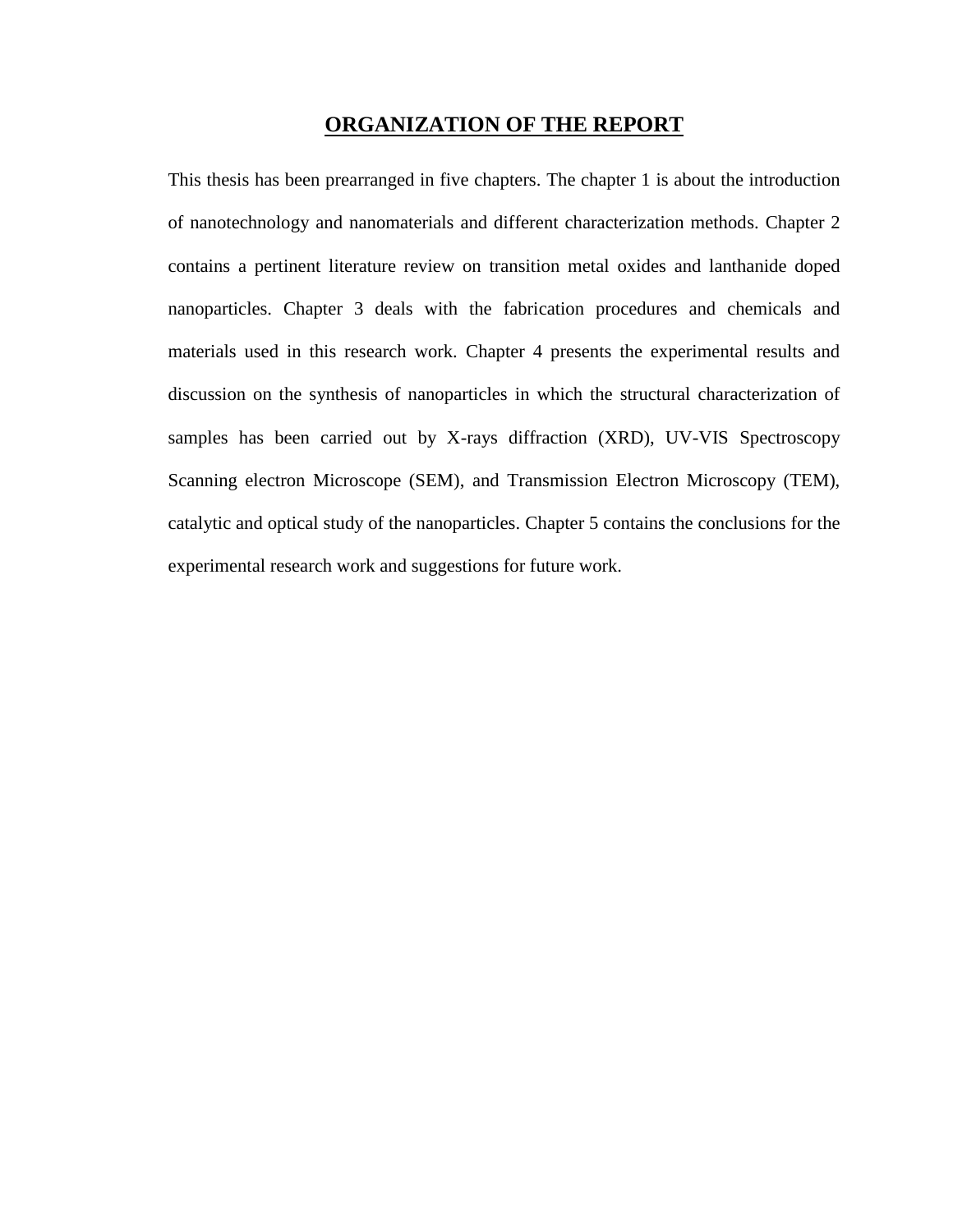#### **List of Contents**

| No.   | <b>Description</b>                          | Page<br>No.              |
|-------|---------------------------------------------|--------------------------|
| 1     | <b>Introduction</b>                         | 1                        |
| 1.1   | Nanotechnology                              | 1                        |
| 1.2   | Nanoparticles                               | $\overline{2}$           |
| 1.3   | Metal oxide nanoparticles                   | 3                        |
| 1.4   | Zinc Oxide                                  | 3                        |
| 1.4.1 | Physical properties of ZnO                  | $\overline{4}$           |
| 1.4.2 | Crystal structure of ZnO                    | 4                        |
| 1.4.3 | Optical and electrical properties of ZnO    | 5                        |
| 1.4.4 | Catalytic properties of ZnO                 | 6                        |
| 1.5   | Titanium oxide                              | 6                        |
| 1.5.1 | Physical properties of $TiO2$               | 6                        |
| 1.5.2 | Crystal structure of $TiO2$                 | 7                        |
| 1.5.3 | Catalytic Properties of TiO <sub>2</sub>    | $\overline{\mathcal{L}}$ |
| 1.5.4 | Electrical and Optical properties of $TiO2$ | 8                        |
| 1.6   | Silicon Oxide                               | 8                        |
| 1.6.1 | Physical properties of SiO <sub>2</sub>     | 8                        |
| 1.6.2 | Crystal structure of $SiO2$                 | 9                        |
| 1.6.3 | Optical and electrical properties of $SiO2$ | 10                       |
| 1.6.4 | Catalytic properties of SiO <sub>2</sub>    | 10                       |
| 1.7   | Doping of metal oxide nanoparticles         | 10                       |
| 1.8   | Photocatalysis                              | 11                       |
| 1.8.1 | Chemical reaction for photocatalysis        | 12                       |
| 1.9   | Surfactants                                 | 12                       |
| 1.9.1 | CMC of surfactants                          | 13                       |
| 1.9.2 | Surfactants and Micellization               | 14                       |
| 1.9.3 | Types of surfactants                        | 15                       |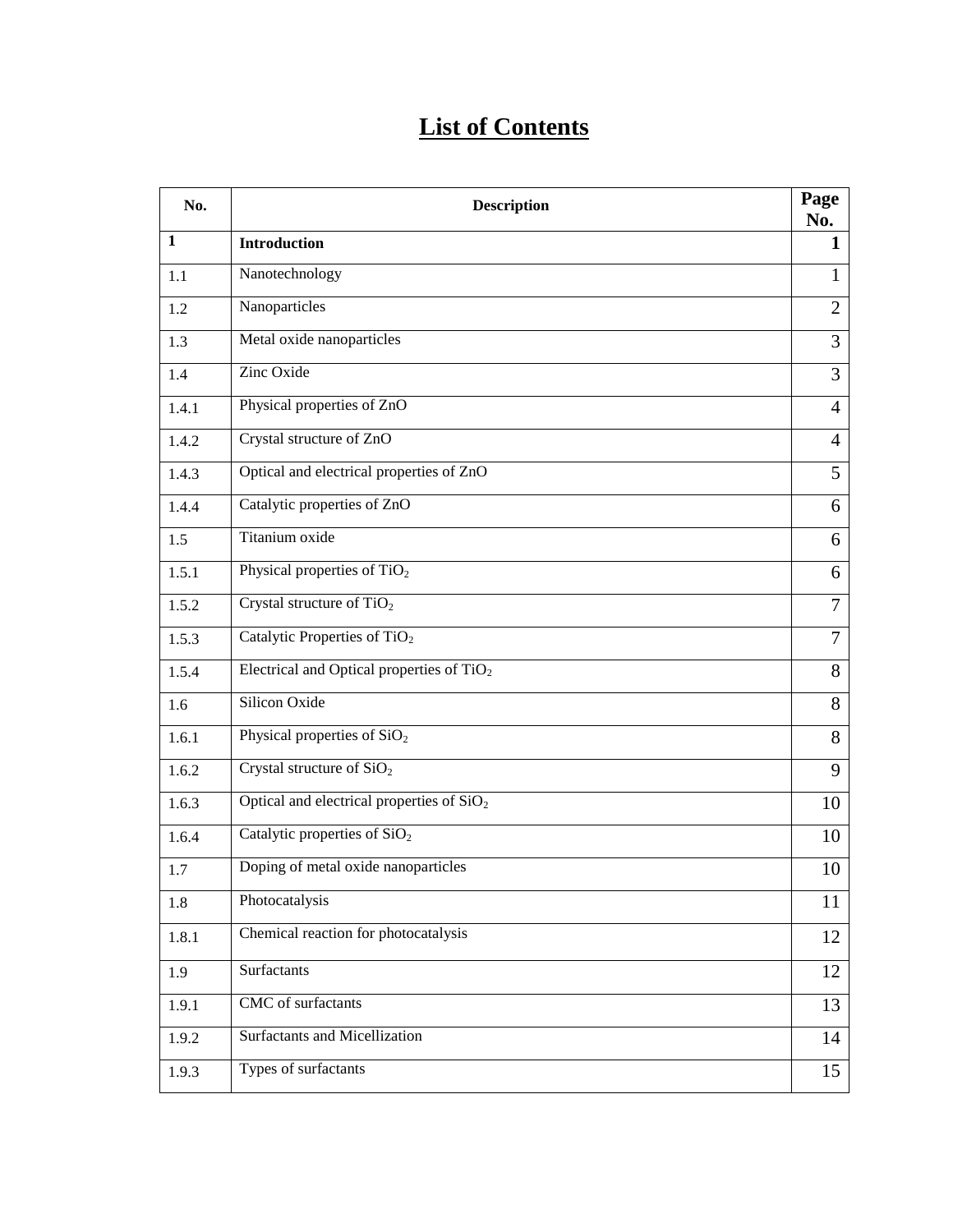| 1.9.4  | <b>SDS</b>                                                    | 16 |
|--------|---------------------------------------------------------------|----|
| 1.10   | Synthesis of nanoparticles                                    | 16 |
| 1.10.1 | Hydrothermal method                                           | 17 |
| 1.10.2 | Sol gel method                                                | 17 |
| 1.10.3 | Sonochemical method                                           | 17 |
| 1.10.4 | Laser ablation method                                         | 17 |
| 1.10.5 | Microemulsion technique                                       | 18 |
| 1.10.6 | Controlled precipitation method                               | 18 |
| 1.10.7 | Other fabrication methods                                     | 18 |
| 1.11   | Characterization techniques                                   | 18 |
| 1.11.1 | <b>TEM</b>                                                    | 19 |
| 1.11.2 | <b>SEM</b>                                                    | 19 |
| 1.11.3 | <b>EDX</b>                                                    | 19 |
| 1.11.4 | UV- Visible spectroscopy                                      | 19 |
| 1.11.5 | <b>XRD</b>                                                    | 19 |
| 1.11.6 | <b>FTIR</b>                                                   | 20 |
| 1.11.7 | TGA-DSC                                                       | 20 |
| 2.     | <b>Literature Review</b>                                      | 21 |
| 3.     | <b>Experimental Work</b>                                      | 31 |
| 3.1    | Chemical and reagents                                         | 31 |
| 3.2    | Glass wares                                                   | 32 |
| 3.3    | Instruments                                                   | 32 |
| 3.4    | <b>Synthesis of Nano Particles</b>                            | 33 |
| 3.5    | Synthesis of ZnO and Lanthanide doped ZnO nanoparticles       | 34 |
| 3.6    | Synthesis of $TiO2$ and Lanthanide doped $TiO2$ nanoparticles | 36 |
| 3.7    | Synthesis of $SiO2$ and Lanthanide doped $SiO2$ nanoparticles | 39 |
| 3.8    | Characterization                                              | 42 |
| 3.9    | Applications                                                  | 42 |
| 4.     | <b>Results and Discussions</b>                                | 48 |
| 4.1    | Characterization of ZnO and Lanthanide doped ZnO              | 50 |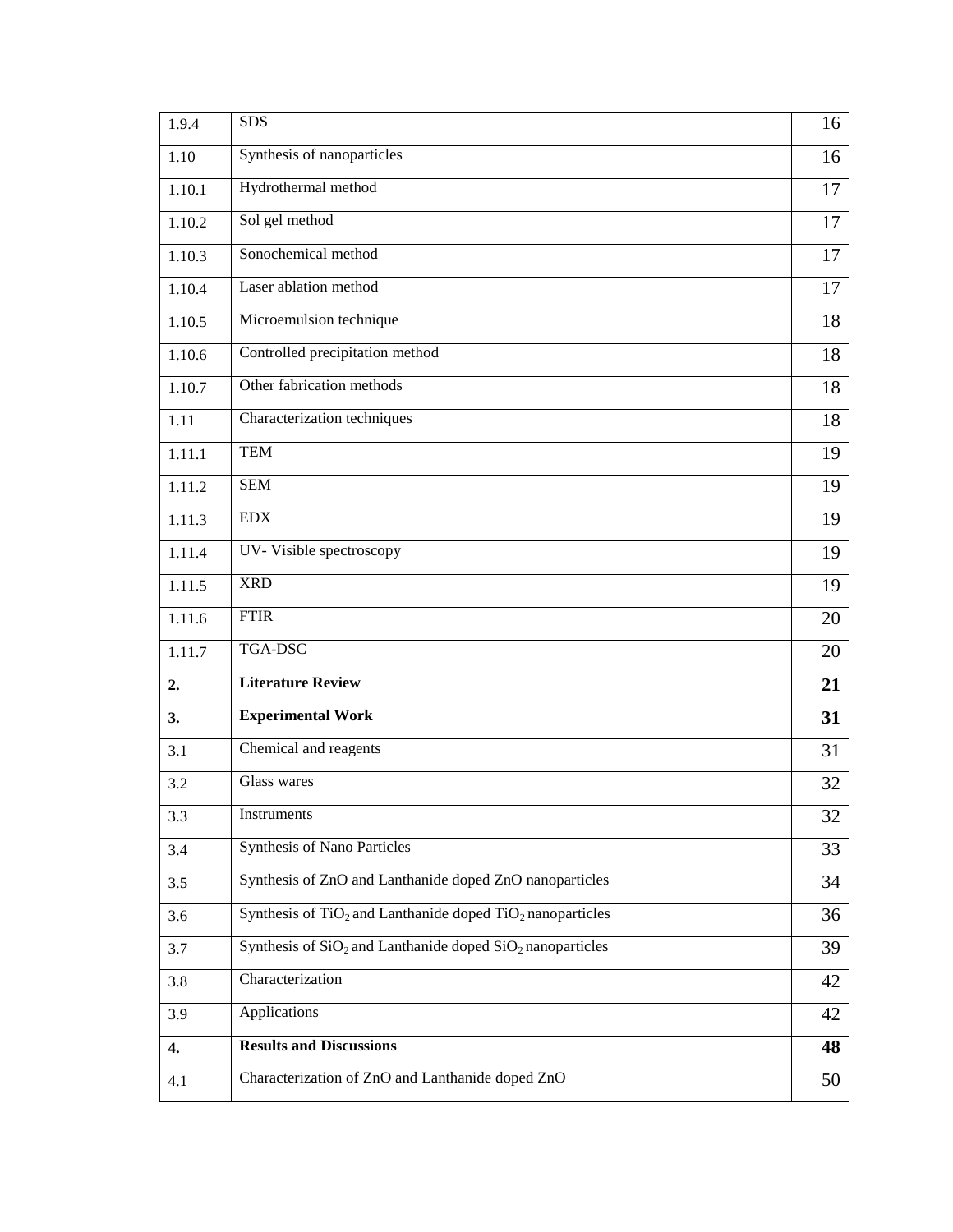| 4.1.1   | TEM analysis of ZnO and Lanthanide doped ZnO           | 50  |
|---------|--------------------------------------------------------|-----|
| 4.1.2   | SEM analysis of ZnO and Lanthanide doped ZnO           | 52  |
| 4.1.3   | XRD analysis of ZnO and Lanthanide doped ZnO           | 54  |
| 4.1.4   | FTIR analysis of ZnO and Lanthanide doped ZnO          | 58  |
| 4.1.5   | TGA/ DSC analysis of ZnO and Lanthanide doped ZnO      | 59  |
| 4.2     | Characterization of $TiO2$ and Lanthanide doped $TiO2$ | 61  |
| 4.2.1   | TEM analysis of $TiO2$ and Lanthanide doped $TiO2$     | 61  |
| 4.2.2   | SEM analysis of $TiO2$ and Lanthanide doped $TiO2$     | 63  |
| 4.2.3   | XRD Analysis of $TiO2$ and Lanthanide doped $TiO2$     | 65  |
| 4.3     | Characterization of $SiO2$ and Lanthanide doped $SiO2$ | 70  |
| 4.3.1   | TEM analysis of $SiO2$ and Lanthanide doped $SiO2$     | 70  |
| 4.3.2   | SEM analysis of $SiO2$ and Lanthanide doped $SiO2$     | 71  |
| 4.3.3   | $XRD$ Analysis of $SiO2$ and Lanthanide doped $SiO2$   | 73  |
| 4.4     | Photocatalysis                                         | 77  |
| 4.4.1   | Photocatalysis for ZnO and Lanthanide doped ZnO        | 77  |
| 4.4.1.1 | Photocatalysis for 30 min in dark                      | 77  |
| 4.4.1.2 | Photocatalysis for 60 min in dark                      | 79  |
| 4.4.1.3 | Photocatalysis for 120 min in dark                     | 81  |
| 4.4.1.4 | Photocatalysis for 30 min in sunlight                  | 84  |
| 4.4.1.5 | Photocatalysis for 60 min in sunlight                  | 85  |
| 4.4.1.6 | Photocatalysis for 120 min in sunlight                 | 87  |
| 4.4.1.7 | Photocatalysis for 30 min in UV-light                  | 90  |
| 4.4.1.8 | Photocatalysis for 60 min in UV-light                  | 92  |
| 4.4.1.9 | Photocatalysis for 120 min in UV-light                 | 94  |
| 4.4.2   | Photocatalysis for $TiO2$ and Lanthanide doped $TiO2$  | 97  |
| 4.4.2.1 | Photocatalysis for 30 min in dark                      | 98  |
| 4.4.2.2 | Photocatalysis for 60 min in dark                      | 100 |
| 4.4.2.3 | Photocatalysis for 120 min in dark                     | 101 |
| 4.4.2.4 | Photocatalysis for 30 min in sunlight                  | 103 |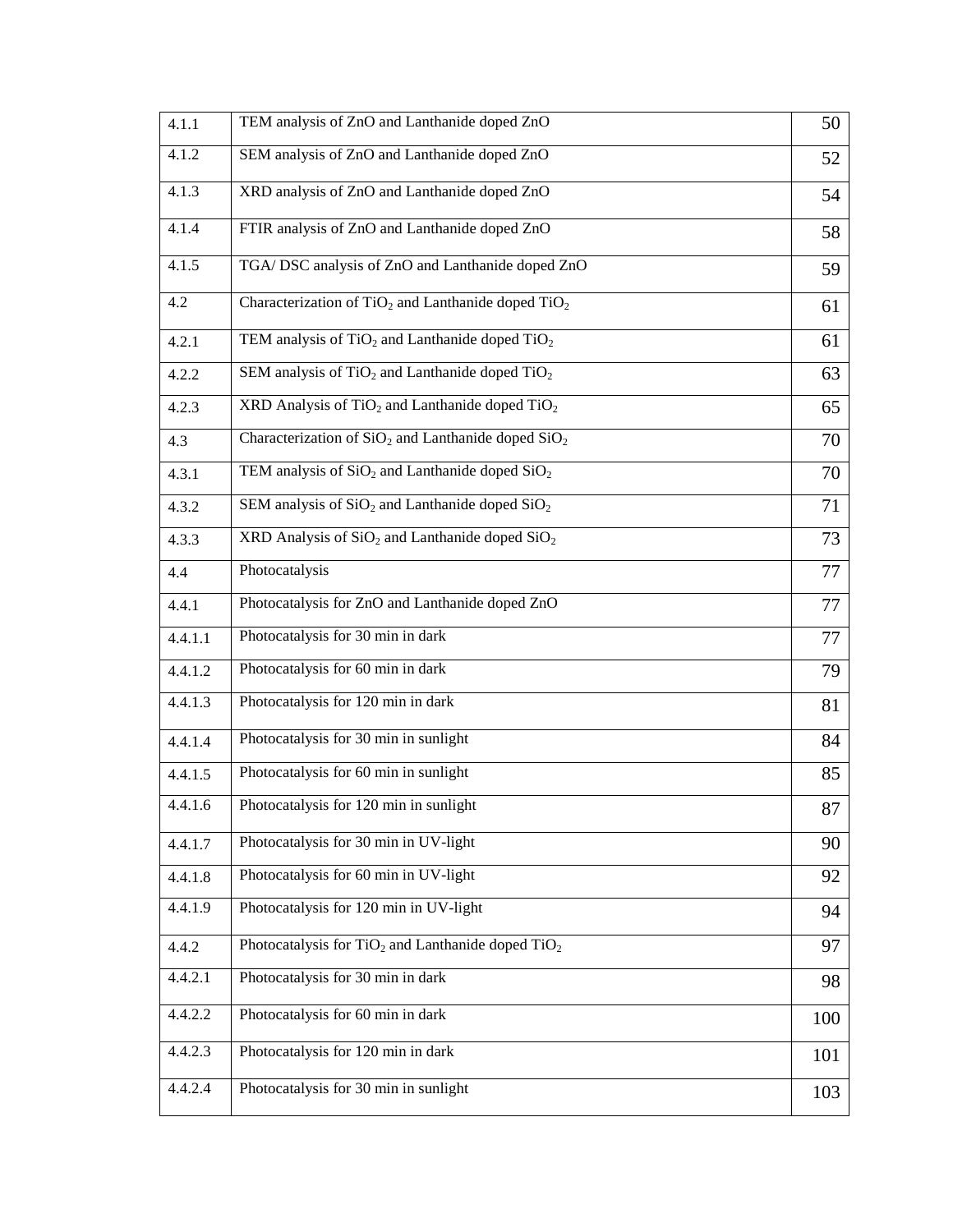| 4.4.2.5 | Photocatalysis for 60 min in sunlight                        | 105 |
|---------|--------------------------------------------------------------|-----|
| 4.4.2.6 | Photocatalysis for 120 min in sunlight                       | 107 |
| 4.4.2.7 | Photocatalysis for 30 min in UV-light                        | 109 |
| 4.4.2.8 | Photocatalysis for 60 min in UV-light                        | 111 |
| 4.4.2.9 | Photocatalysis for 120 min in UV-light                       | 113 |
| 4.4.3   | Photocatalysis for $SiO2$ and Lanthanide doped $SiO2$        | 116 |
| 4.4.3.1 | Photocatalysis for 30 min in dark                            | 117 |
| 4.4.3.2 | Photocatalysis for 60 min in dark                            | 119 |
| 4.4.3.3 | Photocatalysis for 120 min in dark                           | 120 |
| 4.4.3.4 | Photocatalysis for 30 min in sunlight                        | 123 |
| 4.4.3.5 | Photocatalysis for 60 min in sunlight                        | 125 |
| 4.4.3.6 | Photocatalysis for 120 min in sunlight                       | 127 |
| 4.4.3.7 | Photocatalysis for 30 min in UV-light                        | 129 |
| 4.4.3.8 | Photocatalysis for 60 min in UV-light                        | 131 |
| 4.4.3.9 | Photocatalysis for 120 min in UV-light                       | 133 |
| 4.5     | Optical properties of nanomaterials                          | 137 |
| 4.5.1   | Band gap for ZnO and Lanthanide doped ZnO nanomaterial       | 137 |
| 4.5.2   | Band gap for $TiO2$ and Lanthanide doped $TiO2$ nanomaterial | 145 |
| 4.5.3   | Band gap for $SiO2$ and Lanthanide doped $SiO2$ nanomaterial | 153 |
| 5       | <b>CONCLUSIONS</b>                                           | 162 |
|         | <b>REFERENCES</b>                                            | 167 |

## **List of Tables**

| <b>Table</b><br>No. | <b>Description</b>                                            | Page<br>No. |
|---------------------|---------------------------------------------------------------|-------------|
|                     | Chemicals and reagents used in fabrication of nanoparticles   |             |
| 3.2                 | Glass ware and apparatus used in fabrication of nanoparticles |             |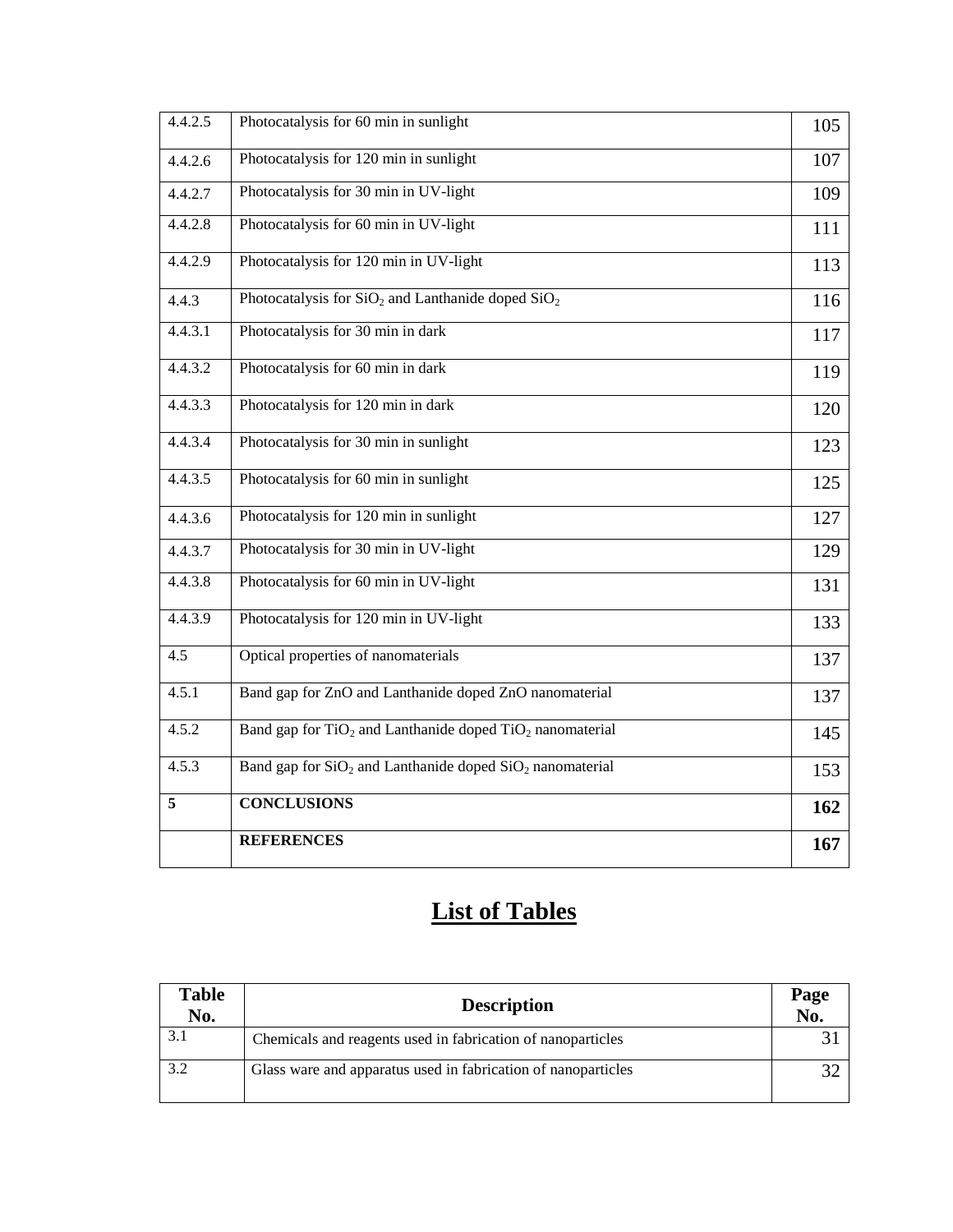| 3.3  | Instrument used in fabrication and characterization of nanoparticles                                                 | 32  |
|------|----------------------------------------------------------------------------------------------------------------------|-----|
| 3.4  | Summary of nanoparticles fabricated along with sample code                                                           | 34  |
| 3.5  | Catalytic summary for ZnO and Lanthanide doped ZnO nanoparticles                                                     | 44  |
| 3.6  | Catalytic summary for TiO <sub>2</sub> and Lanthanide doped TiO <sub>2</sub> nanoparticles                           | 45  |
| 3.7  | Catalytic summary for $SiO2$ and Lanthanide doped $SiO2$ nanoparticles                                               | 46  |
| 4.1  | Different parameters and crystallite size of crystallographic plane of ZnO                                           | 58  |
| 4.2  | Different parameters and crystallite size of crystallographic plane of $TiO2$                                        | 69  |
| 4.3  | Different parameters and crystallite size of crystallographic plane of $SiO2$                                        | 76  |
| 4.4  | Summary of first order rate constant k-value and %age degradation in Dark for<br>different reaction times.           | 83  |
| 4.5  | Summary of first order rate constant k-value and %age degradation in sunlight<br>for different reaction times.       | 90  |
| 4.6  | Summary of first order rate constant k-value and %age degradation in UVlight<br>for different reaction times.        | 97  |
| 4.7  | Summary of first order rate constant k-value and %age degradation in Dark for<br>different reaction times.           | 103 |
| 4.8  | Summary of first order rate constant k-value and %age degradation in Sunlight<br>light for different reaction times. | 109 |
| 4.9  | Summary of first order rate constant k-value and %age degradation in UVlight<br>for different reaction times.        | 116 |
| 4.10 | Summary of first order rate constant k-value and %age degradation in Dark for<br>different reaction times.           | 123 |
| 4.11 | Summary of first order rate constant k-value and %age degradation in Sunlight<br>for different reaction times.       | 129 |
| 4.12 | Summary of first order rate constant k-value and %age degradation in UVlight<br>for different reaction times.        | 136 |
| 4.13 | Absorbance, $(ahv)^2$ , $(hv)$ , and $\alpha$ value for NZ-2                                                         | 138 |
| 4.14 | Absorbance, $(ahv)^2$ , $(hv)$ , and $\alpha$ value for NZ-4                                                         | 140 |
| 4.15 | Absorbance, $(ahv)^2$ , $(hv)$ , and $\alpha$ value for NZ-6                                                         | 142 |
| 4.16 | Absorbance, $(ahv)^2$ , $(hv)$ , and $\alpha$ value for NZ-8                                                         | 144 |
| 4.17 | Absorbance, $(ahv)^2$ , $(hv)$ , and $\alpha$ value for NT-2                                                         | 146 |
| 4.18 | Absorbance, $(ahv)^2$ , $(hv)$ , and $\alpha$ value for NT-4                                                         | 148 |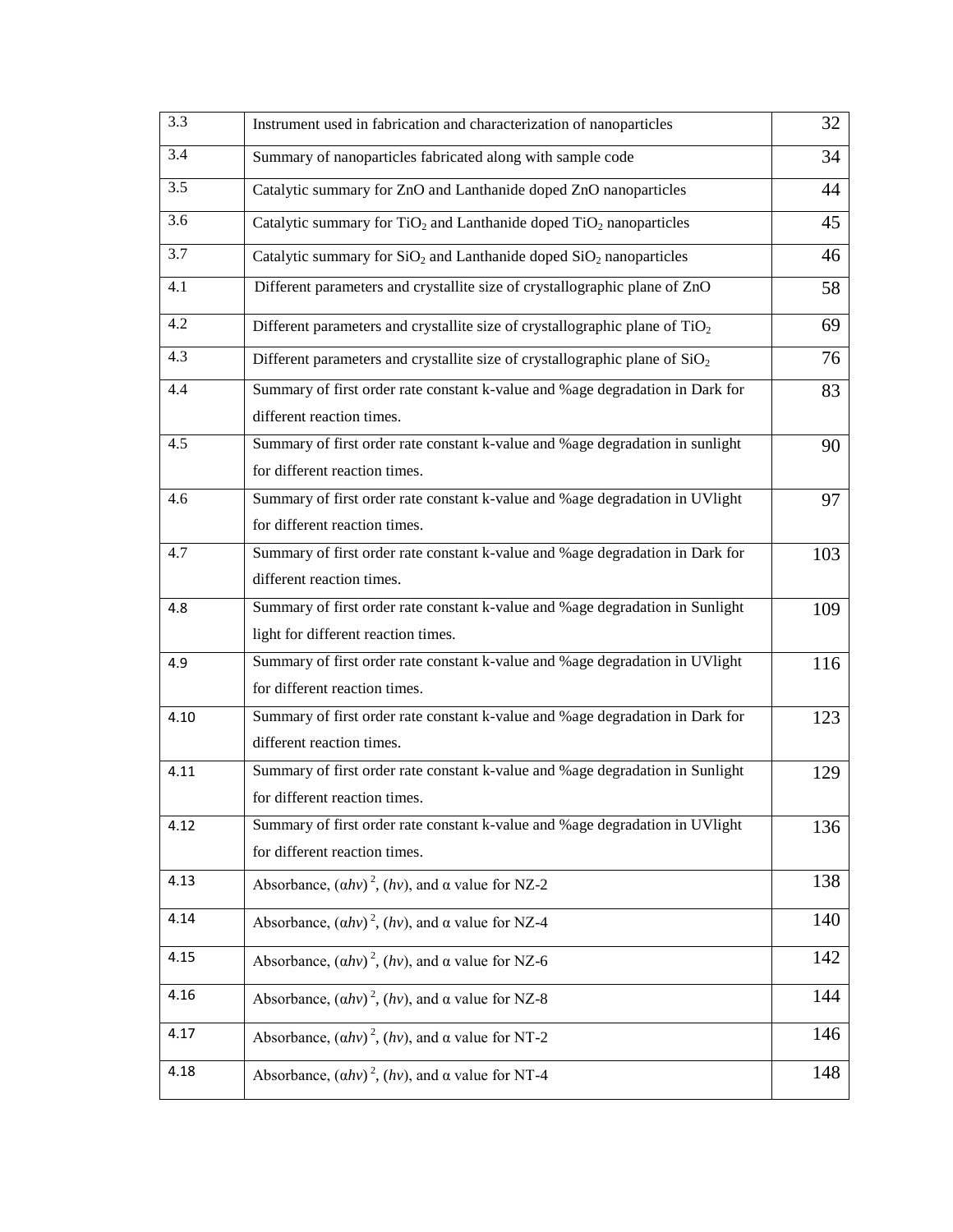| 4.19 | Absorbance, $(ahv)^2$ , $(hv)$ , and $\alpha$ value for NT-6 | 150 |
|------|--------------------------------------------------------------|-----|
| 4.20 | Absorbance, $(ahv)^2$ , $(hv)$ , and $\alpha$ value for NT-8 | 152 |
| 4.21 | Absorbance, $(ahv)^2$ , $(hv)$ , and $\alpha$ value for NS-2 | 154 |
| 4.22 | Absorbance, $(ahv)^2$ , $(hv)$ , and $\alpha$ value for NS-4 | 156 |
| 4.23 | Absorbance, $(ahv)^2$ , $(hv)$ , and $\alpha$ value for NS-6 | 158 |
| 4.24 | Absorbance, $(ahv)^2$ , $(hv)$ , and $\alpha$ value for NS-8 | 160 |

#### **List of Figures**

|                  | <b>Description</b>                                                                                                     | Page<br>No.    |
|------------------|------------------------------------------------------------------------------------------------------------------------|----------------|
| 1.1              | Human hair fragment and a network of single-walled carbon nanotubes                                                    | $\overline{2}$ |
| 1.2              | Wurtzite structure of ZnO                                                                                              | 5              |
| 1.3              | Three crystalline forms of $TiO2$                                                                                      | 7              |
| 1.4              | (a) Amorphous structure (b) crystalline structure of $SiO2$                                                            | 9              |
| 1.5              | Surfactant system with polar head and non polar tail                                                                   | 13             |
| $\overline{1.6}$ | Micellization                                                                                                          | 14             |
| 1.7              | Surfactant classification according to the composition of their head: non-ionic,<br>anionic, cationic, and amphoteric. | 15             |
| 1.8              | Structure of SDS                                                                                                       | 16             |
| 4.1              | TEM of (a)NZ-1, (b)NZ-2, (c) NZ-3, (d) NZ-4, (e) NZ-5, (f) NZ-6, (g) NZ-7, (h)<br>$NZ-8$                               | 51             |
| 4.2              | SEM of (a)NZ-1, (b)NZ-2, (c) NZ-3, (d) NZ-4, (e) NZ-5, (f) NZ-6, (g) NZ-7, (h)<br>$NZ-8$                               | 53             |
| 4.3              | XRD of (a)NZ-1, (b)NZ-2, (c) NZ-3, (d) NZ-4, (e) NZ-5, (f) NZ-6, (g) NZ-7, (h)<br>$NZ-8$                               | 56             |
| 4.4              | FTIR of (a) NZ-4, (b) NZ-2                                                                                             | 59             |
| 4.5              | TGA $0f(a)$ NZ-4, $(b)$ NZ-2                                                                                           | 60             |
| 4.6              | TEM of (a)NT-1, (b)NT-2, (c) NT-3, (d) NT-4, (e) NT-5, (f) NT-6, (g) NT-7, (h)<br>$NT-8$                               | 62             |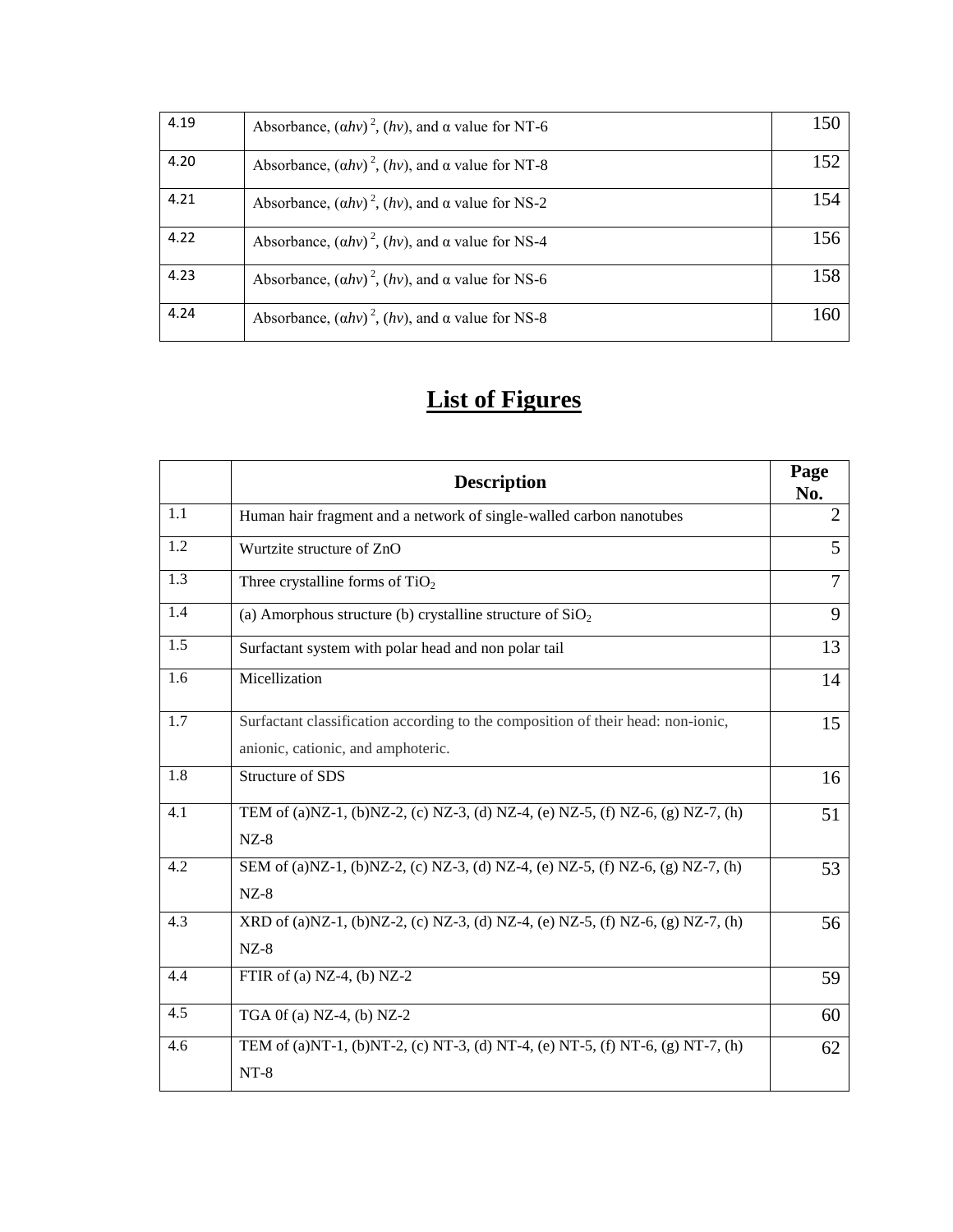| 4.7  | SEM of (a)NT-1, (b)NT-2, (c) NT-3, (d) NT-4, (e) NT-5, (f) NT-6, (g) NT-7, (h)                                       | 64 |
|------|----------------------------------------------------------------------------------------------------------------------|----|
|      | $NT-8$                                                                                                               |    |
| 4.8  | XRD of (a)NT-1, (b)NT-2, (c) NT-3, (d) NT-4, (e) NT-5, (f) NT-6, (g) NT-7, (h)                                       | 68 |
|      | $NT-8$                                                                                                               |    |
| 4.9  | TEM of (a)NS-1, (b)NS-2, (c) NS-3, (d) NS-4, (e) NS-5, (f) NS-6, (g) NS-7, (h)                                       | 71 |
|      | $NS-8$                                                                                                               |    |
| 4.10 | SEM of (a)NS-1, (b)NS-2, (c) NS-3, (d) NS-4, (e) NS-5, (f) NS-6, (g) NS-7, (h)                                       | 72 |
|      | $NS-8$                                                                                                               |    |
| 4.11 | XRD of (a)NS-1, (b)NS-2, (c) NS-3, (d) NS-4, (e) NS-5, (f) NS-6, $(g)$ NS-7, (h)                                     | 75 |
|      | $NS-8$                                                                                                               |    |
| 4.12 | Plot of Ln (At-A∞) Vs Time of NZ-1, NZ-2, NZ-3, NZ-4, NZ-5, NZ-6, NZ-7, and                                          | 78 |
|      | NZ-8 for 30 min in dark                                                                                              |    |
| 4.13 | Plot of %age degradation Vs Time of NZ-1, NZ-2, NZ-3, NZ-4, NZ-5, NZ-6, NZ-                                          | 79 |
|      | 7, and NZ-8 for 30 min in dark                                                                                       |    |
| 4.14 | Plot of Ln (At-A $\infty$ ) Vs Time of NZ-1, NZ-2, NZ-3, NZ-4, NZ-5, NZ-6, NZ-7, and                                 | 80 |
|      | NZ-8 for 60 min in dark                                                                                              |    |
| 4.15 | Plot of %age degradation Vs Time of NZ-1, NZ-2, NZ-3, NZ-4, NZ-5, NZ-6, NZ-                                          | 80 |
|      | 7, and NZ-8 for 60 min in dark                                                                                       |    |
| 4.16 | Plot of Ln (At-A $\infty$ ) Vs Time of NZ-1, NZ-2, NZ-3, NZ-4, NZ-5, NZ-6, NZ-7, and                                 | 81 |
|      | NZ-8 for 120 min in dark                                                                                             |    |
| 4.17 | Plot of %age degradation Vs Time of NZ-1, NZ-2, NZ-3, NZ-4, NZ-5, NZ-6, NZ-                                          | 82 |
|      | 7, and NZ-8 for 120 min in dark                                                                                      |    |
| 4.18 | Plot of Ln (At-A $\infty$ ) Vs Time of NZ-1, NZ-2, NZ-3, NZ-4, NZ-5, NZ-6, NZ-7, and<br>NZ-8 for 30 min in sunlight  | 84 |
|      |                                                                                                                      |    |
| 4.19 | Plot of %age degradation Vs Time of NZ-1, NZ-2, NZ-3, NZ-4, NZ-5, NZ-6, NZ-                                          | 85 |
|      | 7, and NZ-8 for 30 min in sunlight                                                                                   |    |
| 4.20 | Plot of Ln $(At-A\infty)$ Vs Time of NZ-1, NZ-2, NZ-3, NZ-4, NZ-5, NZ-6, NZ-7, and                                   | 86 |
|      | NZ-8 for 60 min in sunlight                                                                                          |    |
| 4.21 | Plot of %age degradation Vs Time of NZ-1, NZ-2, NZ-3, NZ-4, NZ-5, NZ-6, NZ-                                          | 87 |
|      | 7, and NZ-8 for 60 min in sunlight                                                                                   |    |
| 4.22 | Plot of Ln (At-A $\infty$ ) Vs Time of NZ-1, NZ-2, NZ-3, NZ-4, NZ-5, NZ-6, NZ-7, and<br>NZ-8 for 120 min in sunlight | 88 |
|      |                                                                                                                      |    |
| 4.23 | Plot of %age degradation Vs Time of NZ-1, NZ-2, NZ-3, NZ-4, NZ-5, NZ-6, NZ-                                          | 89 |
|      | 7, and NZ-8 for 120 min in sunlight                                                                                  |    |
| 4.24 | Plot of Ln (At-A $\infty$ ) Vs Time of NZ-1, NZ-2, NZ-3, NZ-4, NZ-5, NZ-6, NZ-7, and<br>NZ-8 for 30 min in UVlight   | 91 |
|      |                                                                                                                      |    |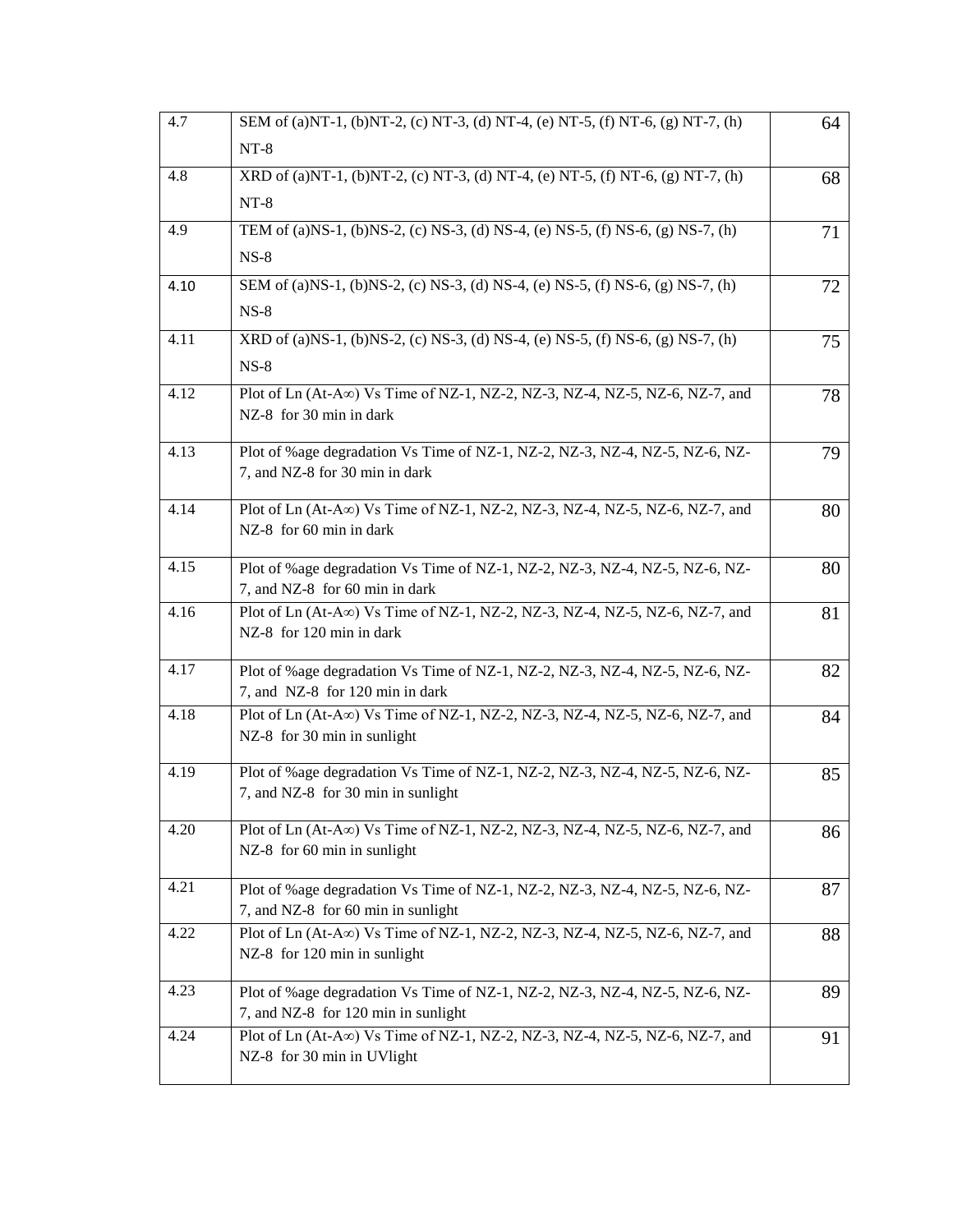| 4.25 | Plot of %age degradation Vs Time of NZ-1, NZ-2, NZ-3, NZ-4, NZ-5, NZ-6, NZ-<br>7, and NZ-8 for 30 min in UVlight    | 92  |
|------|---------------------------------------------------------------------------------------------------------------------|-----|
| 4.26 | Plot of Ln (At-A $\infty$ ) Vs Time of NZ-1, NZ-2, NZ-3, NZ-4, NZ-5, NZ-6, NZ-7, and<br>NZ-8 for 60 min in UVlight  | 93  |
| 4.27 | Plot of %age degradation Vs Time of NZ-1, NZ-2, NZ-3, NZ-4, NZ-5, NZ-6, NZ-<br>7, and NZ-8 for 60 min in UVlight    | 94  |
| 4.28 | Plot of Ln (At-A $\infty$ ) Vs Time of NZ-1, NZ-2, NZ-3, NZ-4, NZ-5, NZ-6, NZ-7, and<br>NZ-8 min in UVlight         | 95  |
| 4.29 | Plot of %age degradation Vs Time of NZ-1, NZ-2, NZ-3, NZ-4, NZ-5, NZ-6, NZ-<br>7, and NZ-8 for 120 min in UVlight   | 96  |
| 4.30 | Plot of Ln (At-A $\infty$ ) Vs Time of NT-1, NT-2, NT-3, NT-4, NT-5, NT-6, NT-7, and<br>NT-8 for 30 min in dark     | 99  |
| 4.31 | Plot of %age degradation Vs Time of NT-1, NT-2, NT-3, NT-4, NT-5, NT-6, NT-<br>7, and NT-8 for 30 min in dark       | 99  |
| 4.32 | Plot of Ln (At-A $\infty$ ) Vs Time of NT-1, NT-2, NT-3, NT-4, NT-5, NT-6, NT-7, and<br>NT-8 for 60 min in dark     | 100 |
| 4.33 | Plot of %age degradation Vs Time of NT-1, NT-2, NT-3, NT-4, NT-5, NT-6, NT-<br>7, and NT-8 for 60 min in dark       | 101 |
| 4.34 | Plot of Ln (At-A $\infty$ ) Vs Time of NT-1, NT-2, NT-3, NT-4, NT-5, NT-6, NT-7, and<br>NT-8 for 120 min in dark    | 102 |
| 4.35 | Plot of %age degradation Vs Time of NT-1, NT-2, NT-3, NT-4, NT-5, NT-6, NT-<br>7, and NT-8 for 120 min in dark      | 102 |
| 4.36 | Plot of Ln (At-A $\infty$ ) Vs Time of NT-1, NT-2, NT-3, NT-4, NT-5, NT-6, NT-7, and<br>NT-8 for 30 min in sunlight | 104 |
| 4.37 | Plot of % age degradation Vs Time of NT-1, NT-2, NT-3, NT-4, NT-5, NT-6, NT-<br>7, and NT-8 for 30 min in sunlight  | 105 |
| 4.38 | Plot of Ln (At-A $\infty$ ) Vs Time of NT-1, NT-2, NT-3, NT-4, NT-5, NT-6, NT-7, and<br>NT-8 for 60 min in sunlight | 106 |
| 4.39 | Plot of % age degradation Vs Time of NT-1, NT-2, NT-3, NT-4, NT-5, NT-6, NT-<br>7, and NT-8 for 60 min in sunlight  | 107 |
| 4.40 | Plot of Ln $(At-A\infty)$ Vs Time of NT-1, NT-2, NT-3, NT-4, NT-5, NT-6, NT-7, and<br>NT-8 for 120 min in sunlight  | 108 |
| 4.41 | Plot of %age degradation Vs Time of NT-1, NT-2, NT-3, NT-4, NT-5, NT-6, NT-<br>7, and NT-8 for 120 min in sunlight  | 108 |
| 4.42 | Plot of Ln $(At-A\infty)$ Vs Time of NT-1, NT-2, NT-3, NT-4, NT-5, NT-6, NT-7, and<br>NT-8 for 30 min in UVlight    | 110 |
| 4.43 | Plot of %age degradation Vs Time of NT-1, NT-2, NT-3, NT-4, NT-5, NT-6, NT-<br>7, and NT-8 for 30 min in UVlight    | 111 |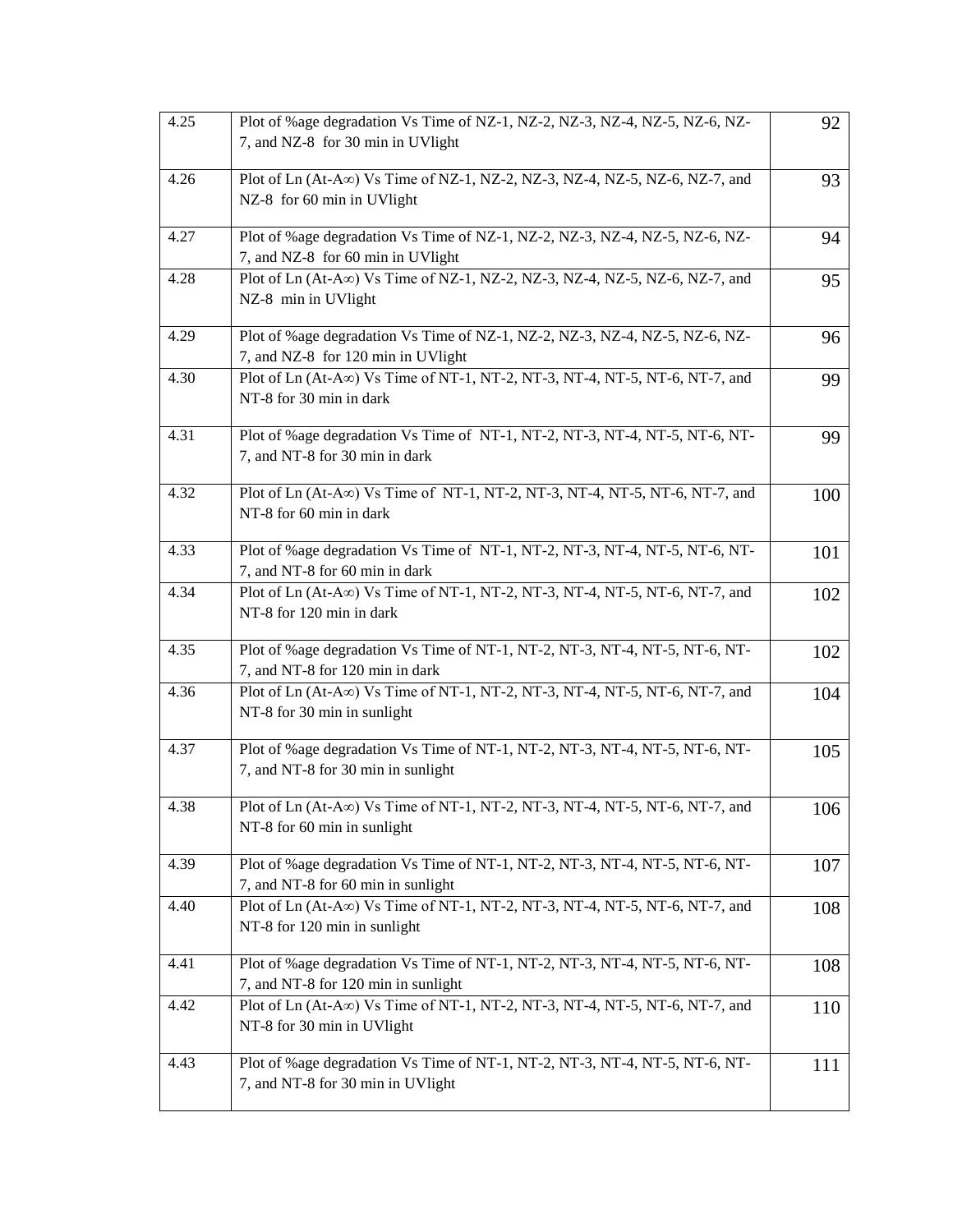| 4.44 | Plot of Ln (At-A $\infty$ ) Vs Time of NT-1, NT-2, NT-3, NT-4, NT-5, NT-6, NT-7, and                                | 112 |
|------|---------------------------------------------------------------------------------------------------------------------|-----|
|      | NT-8 for 60 min in UVlight                                                                                          |     |
| 4.45 | Plot of %age degradation Vs Time of NT-1, NT-2, NT-3, NT-4, NT-5, NT-6, NT-<br>7, and NT-8 for 60 min in UVlight    | 113 |
| 4.46 | Plot of Ln (At-A $\infty$ ) Vs Time of NT-1, NT-2, NT-3, NT-4, NT-5, NT-6, NT-7, and<br>NT-8 for 120 min in UVlight | 114 |
| 4.47 | Plot of %age degradation Vs Time of NT-1, NT-2, NT-3, NT-4, NT-5, NT-6, NT-<br>7, and NT-8for 120 min in UVlight    | 115 |
| 4.48 | Plot of Ln $(At-A\infty)$ Vs Time of NS-1, NS-2, NS-3, NS-4, NS-5, NS-6, NS-7, and<br>NS-8 for 30 min in dark       | 118 |
| 4.49 | Plot of %age degradation Vs Time of NS-1, NS-2, NS-3, NS-4, NS-5, NS-6, NS-7,<br>and NS-8 for 30 min in dark        | 118 |
| 4.50 | Plot of Ln $(At-A\infty)$ Vs Time of NS-1, NS-2, NS-3, NS-4, NS-5, NS-6, NS-7, and<br>NS-8 for 60 min in dark       | 119 |
| 4.51 | Plot of %age degradation Vs Time of NS-1, NS-2, NS-3, NS-4, NS-5, NS-6, NS-7,<br>and NS-8 for 60 min in dark        | 120 |
| 4.52 | Plot of Ln $(At-A\infty)$ Vs Time of NS-1, NS-2, NS-3, NS-4, NS-5, NS-6, NS-7, and<br>NS-8 for 120 min in dark      | 121 |
| 4.53 | Plot of %age degradation Vs Time NS-1, NS-2, NS-3, NS-4, NS-5, NS-6, NS-7,<br>and NS-8 for 120 min in dark          | 122 |
| 4.54 | Plot of Ln $(At-A\infty)$ Vs Time of NS-1, NS-2, NS-3, NS-4, NS-5, NS-6, NS-7, and<br>NS-8 for 30 min in sunlight   | 124 |
| 4.55 | Plot of %age degradation Vs Time of NS-1, NS-2, NS-3, NS-4, NS-5, NS-6, NS-7,<br>and NS-8 for 30 min in sunlight    | 125 |
| 4.56 | Plot of Ln $(At-A\infty)$ Vs Time of NS-1, NS-2, NS-3, NS-4, NS-5, NS-6, NS-7, and<br>NS-8 for 60 min in sunlight   | 126 |
| 4.57 | Plot of %age degradation Vs Time of NS-1, NS-2, NS-3, NS-4, NS-5, NS-6, NS-7,<br>and NS-8 for 60 min in sunlight    | 126 |
| 4.58 | Plot of Ln $(At-A\infty)$ Vs Time of NS-1, NS-2, NS-3, NS-4, NS-5, NS-6, NS-7, and<br>NS-8 for 120 min in sunlight  | 127 |
| 4.59 | Plot of %age degradation Vs Time of NS-1, NS-2, NS-3, NS-4, NS-5, NS-6, NS-7,<br>and NS-8 for 120 min in sunlight   | 128 |
| 4.60 | Plot of Ln $(At-A\infty)$ Vs Time of NS-1, NS-2, NS-3, NS-4, NS-5, NS-6, NS-7, and<br>NS-8 for 30 min in UVlight    | 130 |
| 4.61 | Plot of %age degradation Vs Time of NS-1, NS-2, NS-3, NS-4, NS-5, NS-6, NS-7,<br>and NS-8 for 30 min in UVlight     | 131 |
| 4.62 | Plot of Ln $(At-A\infty)$ Vs Time of NS-1, NS-2, NS-3, NS-4, NS-5, NS-6, NS-7, and<br>NS-8 60 min in UVlight        | 132 |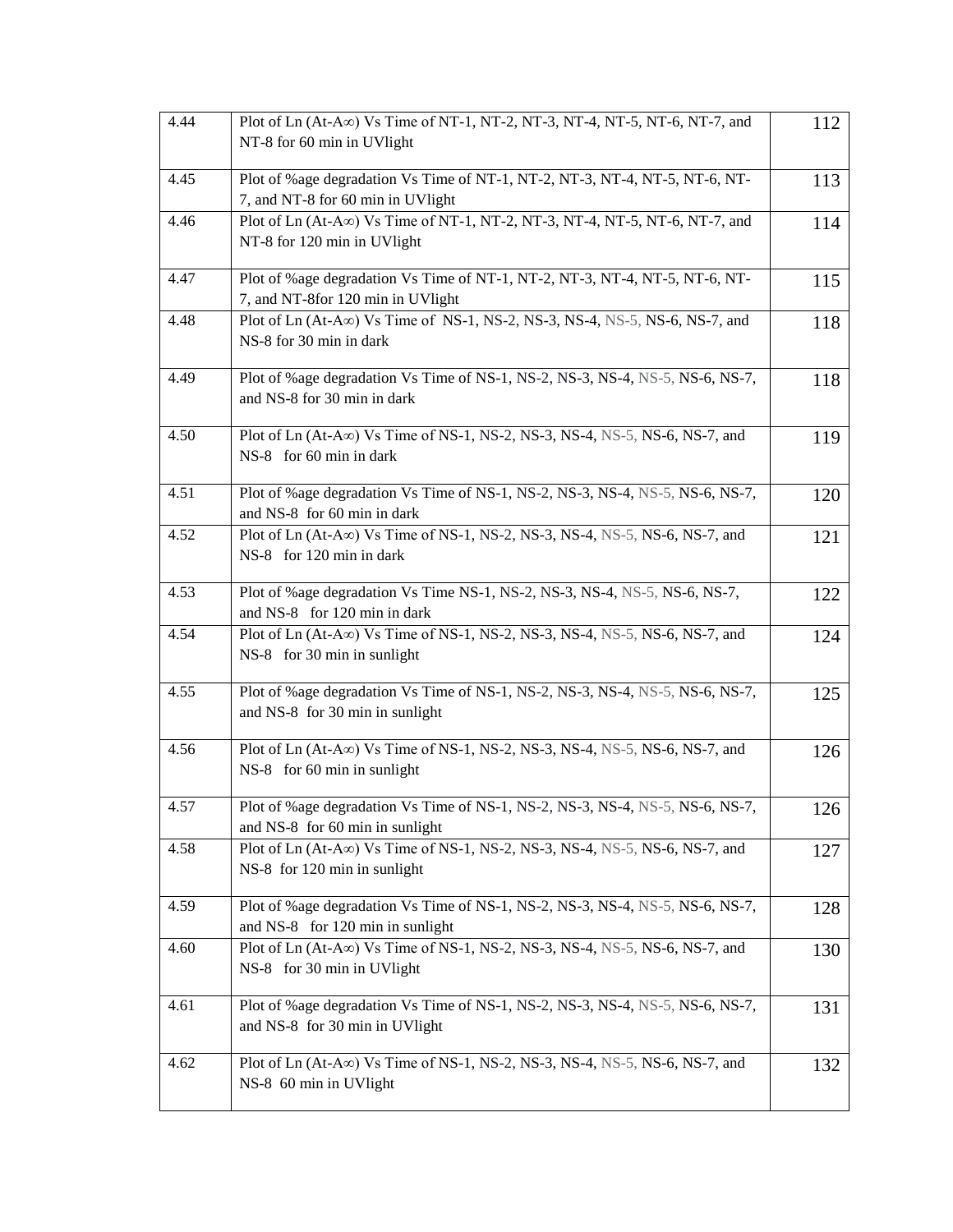| 4.63 | Plot of %age degradation Vs Time of NS-1, NS-2, NS-3, NS-4, NS-5, NS-6, NS-7,<br>and NS-8 for 60 min in UVlight   | 133 |
|------|-------------------------------------------------------------------------------------------------------------------|-----|
| 4.64 | Plot of Ln $(At-A\infty)$ Vs Time of NS-1, NS-2, NS-3, NS-4, NS-5, NS-6, NS-7, and<br>NS-8 for 120 min in UVlight | 134 |
| 4.65 | Plot of %age degradation Vs Time of NS-1, NS-2, NS-3, NS-4, NS-5, NS-6, NS-7,<br>and NS-8 for 120 min in UVlight  | 135 |
| 4.66 | Plot of absorbance vs wavelength for NZ-2                                                                         | 139 |
| 4.67 | Plot of $\overline{(ahv)^2}$ vs $(hv)$ for NZ-2                                                                   | 139 |
| 4.68 | Plot of absorbance vs wavelength for NZ-4                                                                         | 141 |
| 4.69 | Plot of $(ahv)^2$ vs $(hv)$ for NZ-4                                                                              | 141 |
| 4.70 | Plot of absorbance vs wavelength for NZ-6                                                                         | 143 |
| 4.71 | Plot of $(ahv)^2$ vs $(hv)$ for NZ-6                                                                              | 143 |
| 4.72 | Plot of absorbance vs wavelength for NZ-8                                                                         | 145 |
| 4.73 | Plot of $(ahv)^2$ vs $(hv)$ for NZ-8                                                                              | 145 |
| 4.74 | Plot of absorbance vs wavelength for NT-2                                                                         | 147 |
| 4.75 | Plot of $\overline{(ahv)^2}$ vs $(hv)$ for NT-2                                                                   | 147 |
| 4.76 | Plot of absorbance vs wavelength for NT-4                                                                         | 149 |
| 4.77 | Plot of $(ahv)^2$ vs $(hv)$ for NT-4                                                                              | 149 |
| 4.78 | Plot of absorbance vs wavelength for NT-6                                                                         | 151 |
| 4.79 | Plot of $(ahv)^2$ vs $(hv)$ for NT-6                                                                              | 151 |
| 4.80 | Plot of absorbance vs wavelength for NT-8                                                                         | 153 |
| 4.81 | Plot of $(ahv)^2$ vs $(hv)$ for NT-8                                                                              | 153 |
| 4.82 | Plot of absorbance vs wavelength for NS-2                                                                         | 155 |
| 4.83 | Plot of $(ahv)^2$ vs $(hv)$ for NS-2                                                                              | 155 |
| 4.84 | Plot of absorbance vs wavelength for NS-4                                                                         | 157 |
| 4.85 | Plot of $(ahv)^2$ vs $(hv)$ for NS-4                                                                              | 157 |
| 4.86 | Plot of absorbance vs wavelength for NS-6                                                                         | 159 |
| 4.87 | Plot of $(ahv)^2$ vs $(hv)$ for NS-6                                                                              | 159 |
| 4.88 | Plot of absorbance vs wavelength for NS-8                                                                         | 161 |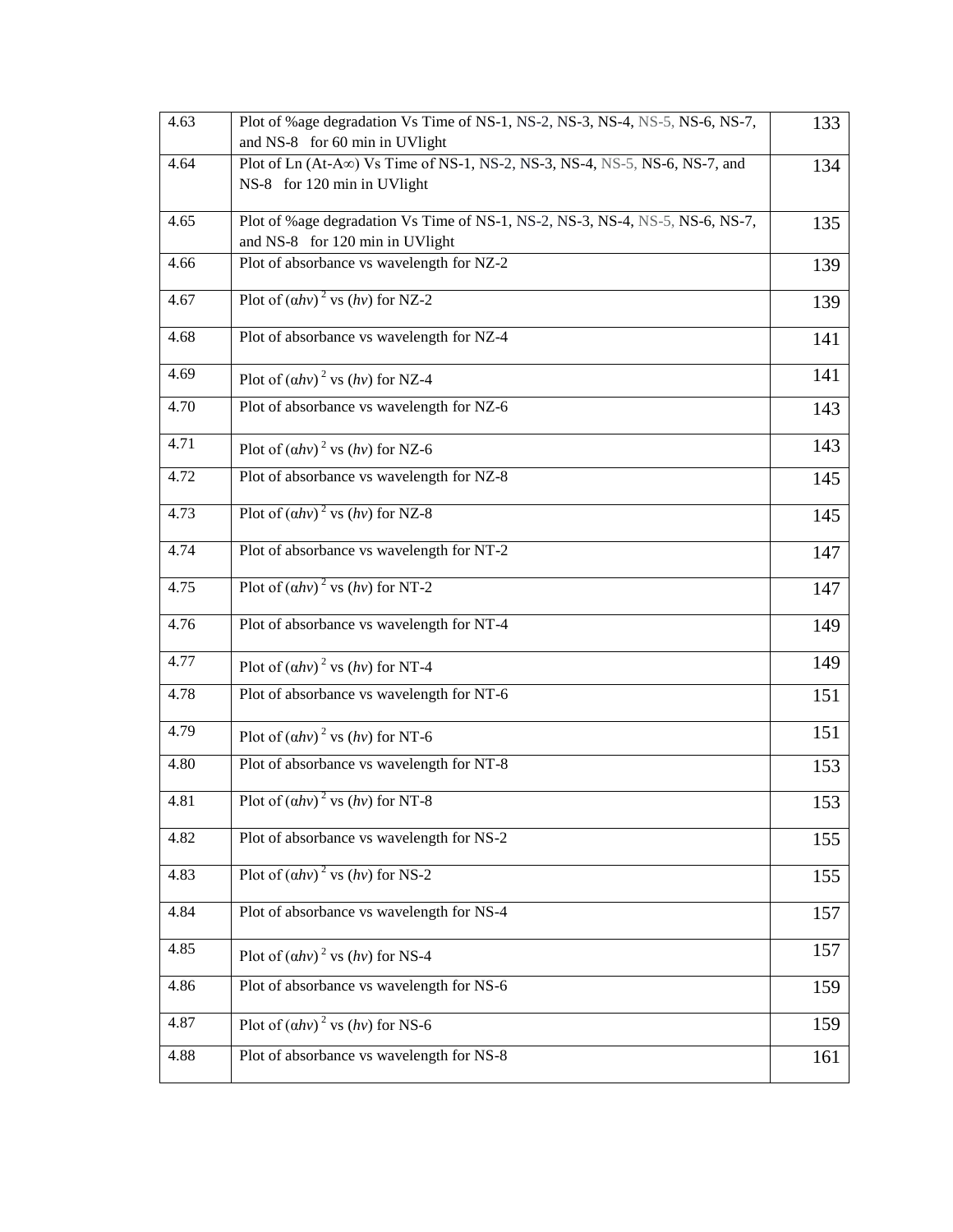## **List of Abbreviations**

| eV               | electron volt                                  |
|------------------|------------------------------------------------|
| <b>SDS</b>       | Sodium Dodecyle sulphate                       |
| <b>CMC</b>       | Critical micelle concentration                 |
| λmax             | Lambda max                                     |
| $\Theta$         | Braggs angel                                   |
| nm               | nanometer                                      |
| ppm              | parts per million                              |
| <b>FWHM</b>      | Full width half maxima                         |
| M.B              | Methylene Blue                                 |
| ln.              | log natural                                    |
| <b>UV</b>        | Ultraviolet                                    |
| min              | minutes                                        |
| k                | first order rate constant                      |
| A                | Absorption                                     |
| t.               | thickness of thin layer                        |
| Vis              | Visible                                        |
| <b>MHz</b>       | Megahertz                                      |
| %age             | percentage                                     |
| <b>TEM</b>       | <b>Transmission Electron Microscopy</b>        |
| <b>SEM</b>       | <b>Scanning Electron Microscopy</b>            |
| <b>XRD</b>       | X-Ray Diffraction                              |
| <b>EDX</b>       | <b>Energy Dispersive X-Rays</b>                |
| <b>TGA</b>       | Thermo Gravimetric Analysis                    |
| <b>DSC</b>       | Differential Scanning Calorimetry              |
| <b>FTIR</b>      | <b>Fourier Transform Infrared Spectroscopy</b> |
| Ln               | Lanthanides                                    |
| La               | Lanthanum                                      |
| Sm               | Samarium                                       |
| Gd               | Gadolinium                                     |
| ZnO              | Zinc Oxide                                     |
| TiO <sub>2</sub> | <b>Titanium Oxide</b>                          |
| SiO <sub>2</sub> | <b>Silicon Oxide</b>                           |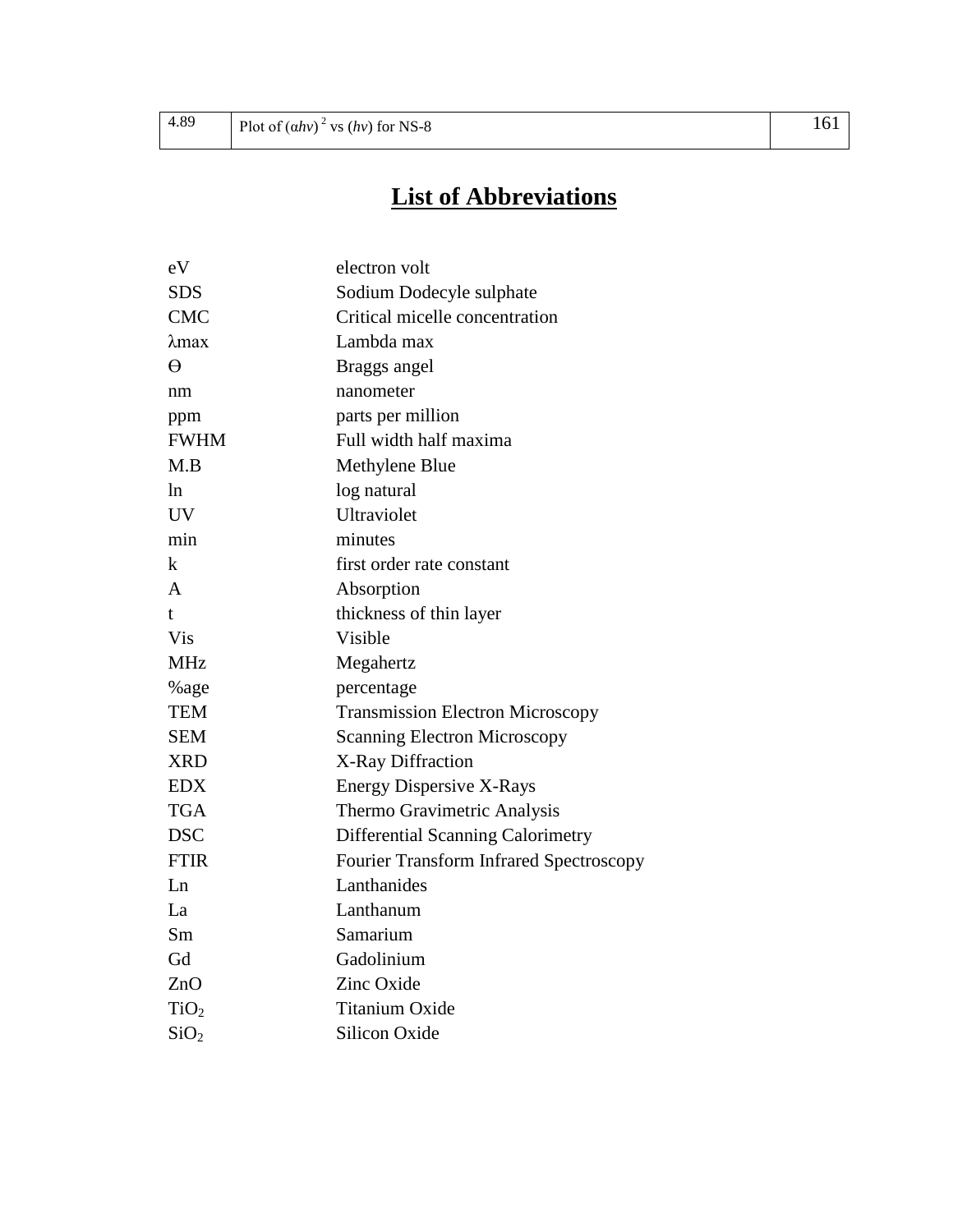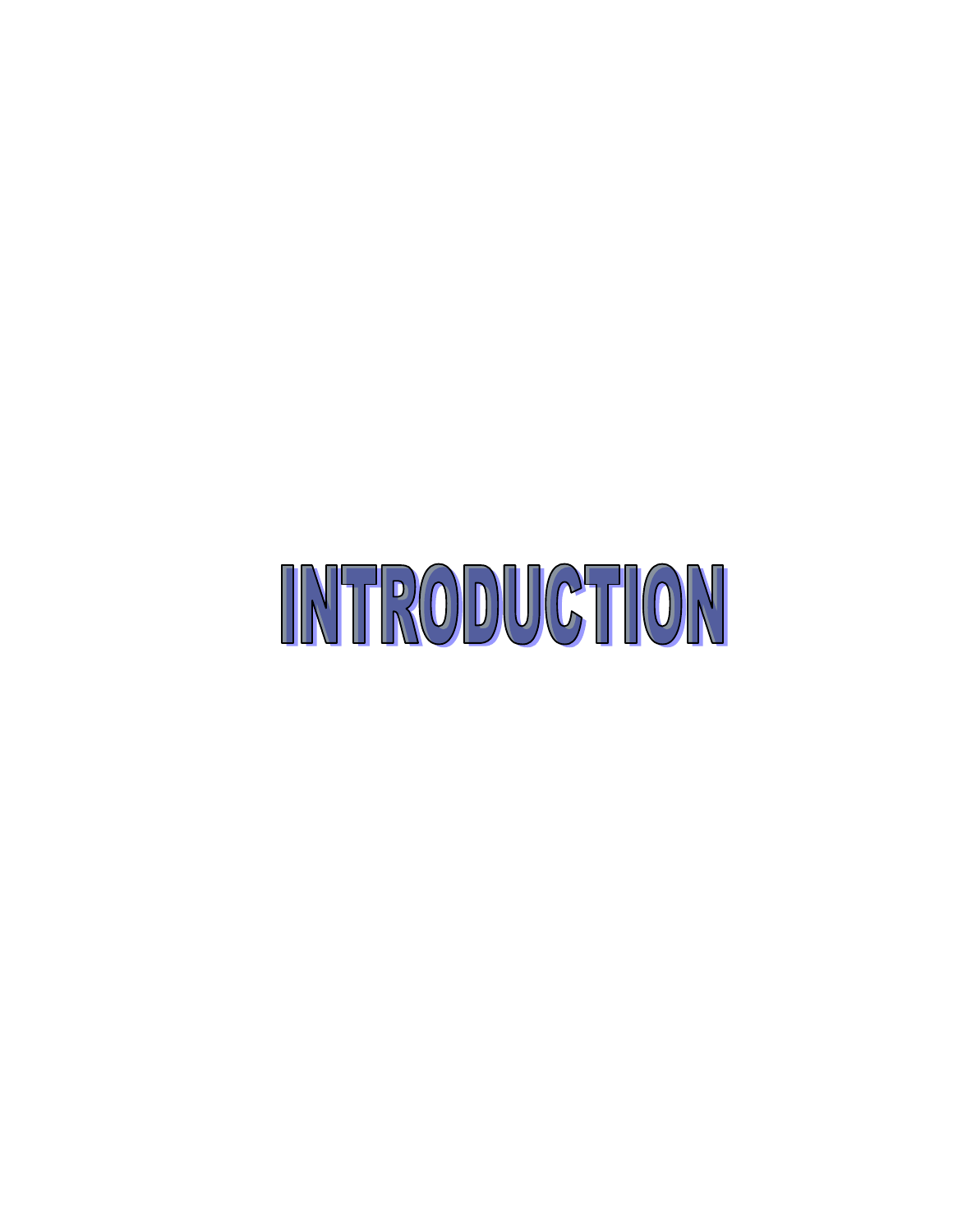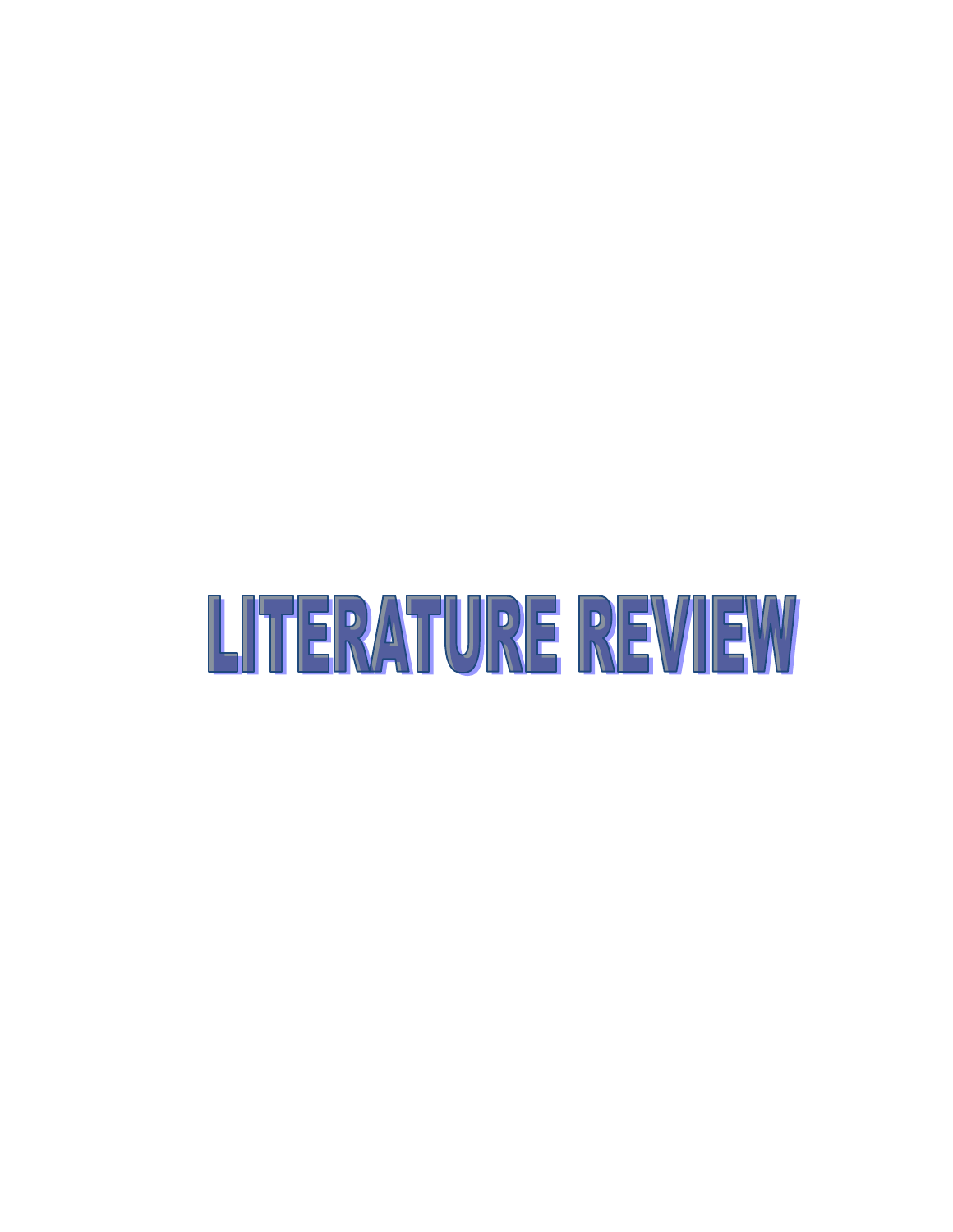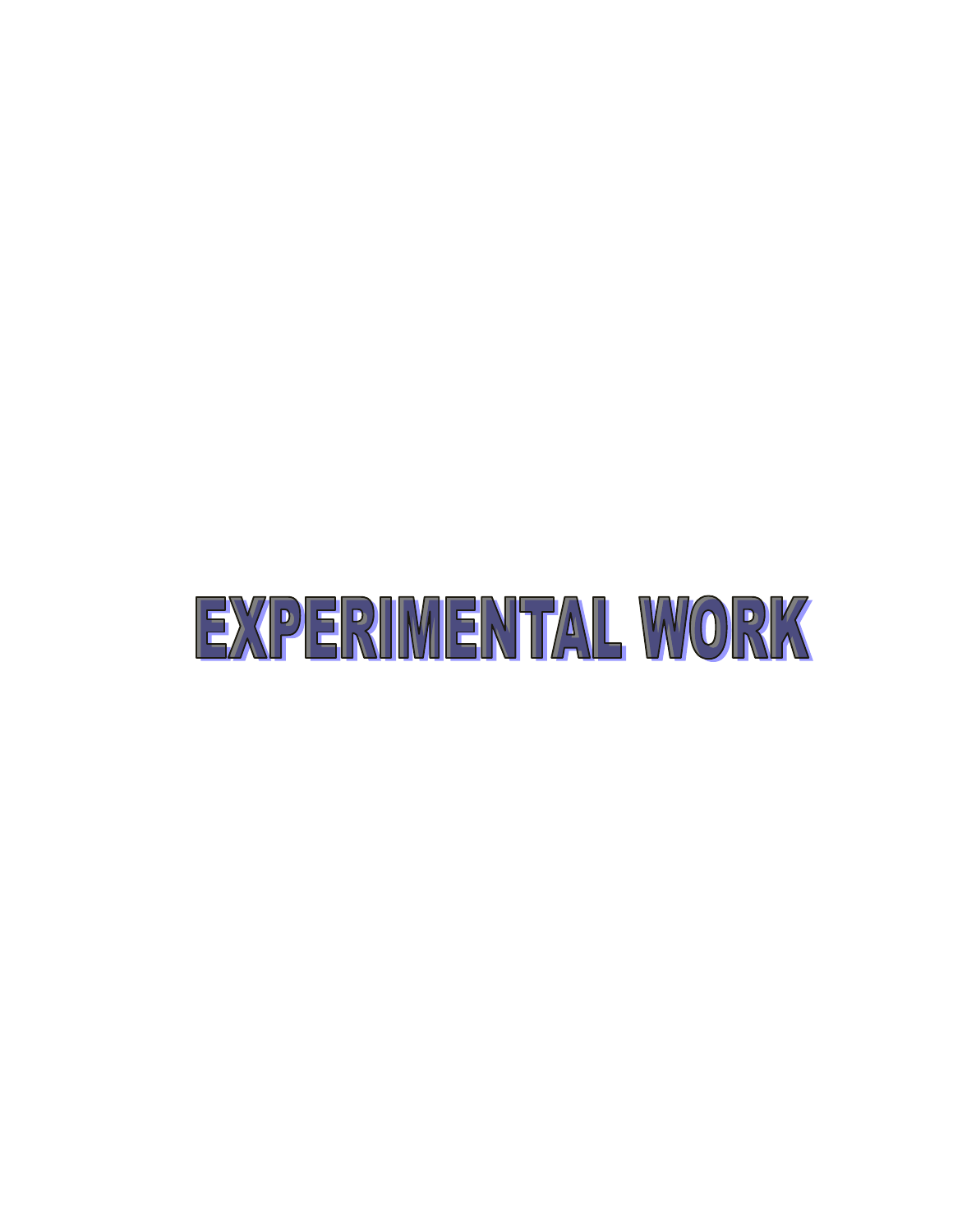# RESULTS AND DISCUSSIONS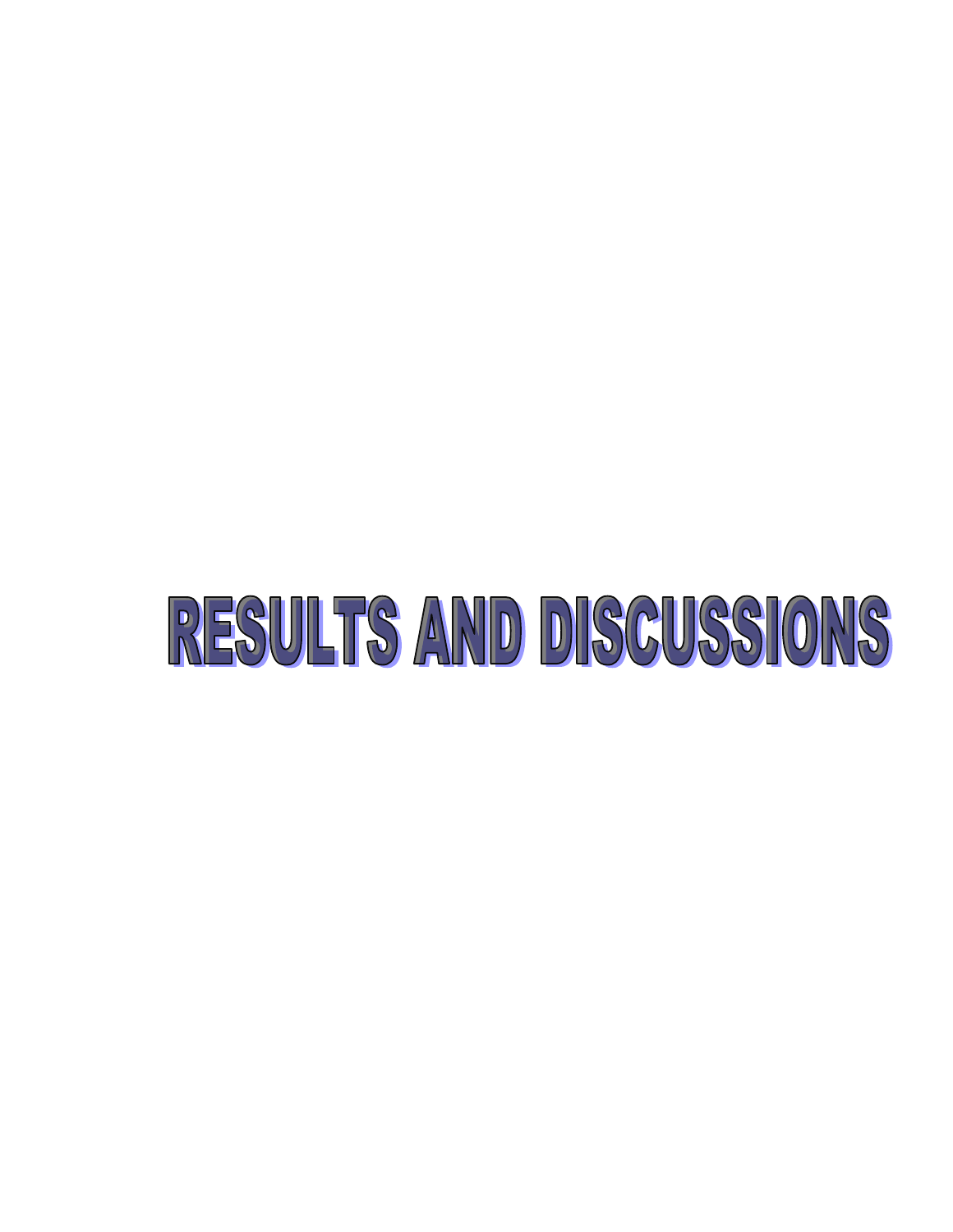